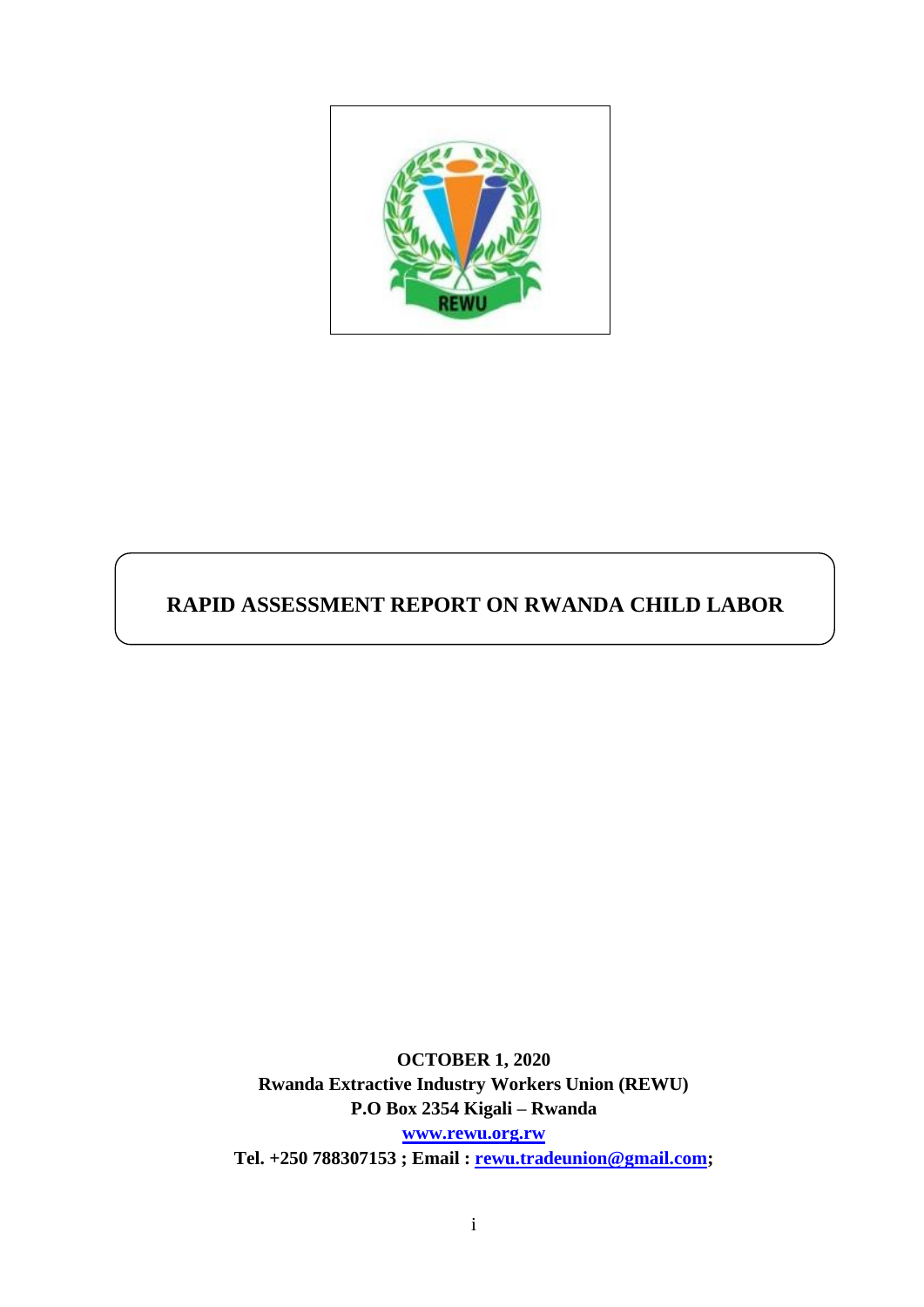## <span id="page-1-0"></span>TABLE OF CONTENT

| $1_{\cdot}$                                                                                   |
|-----------------------------------------------------------------------------------------------|
| 1.1.                                                                                          |
| 1.2.                                                                                          |
| RAPID ASSESSMENT ON COMMUNITY CHILD LABOR AND ACCESS TO CHILD<br>2.                           |
| 2.1.                                                                                          |
| 2.1.1.                                                                                        |
| 2.1.2.                                                                                        |
| 3.                                                                                            |
| 3.1.1.                                                                                        |
| 3.1.2.                                                                                        |
| 4.                                                                                            |
| 4.1.                                                                                          |
| 4.1.1.                                                                                        |
| 4.1.2.                                                                                        |
| Type of working opportunity available in the community that are including children in<br>4.2. |
| 4.2.1.                                                                                        |
| 4.2.2.                                                                                        |
| 5.                                                                                            |
| Communication tools used by the community to follow media in place 21<br>6.                   |
| 6.1.                                                                                          |
| 6.2.                                                                                          |
| PRIVATE AND GOVERNMENT INSTITUTION IN CHILD RIGHT<br>ROLE OF<br>7.                            |
| STRATEGIES TO ELIMINATE EXPLOITATIVE CHILD LABOR 24<br>8.                                     |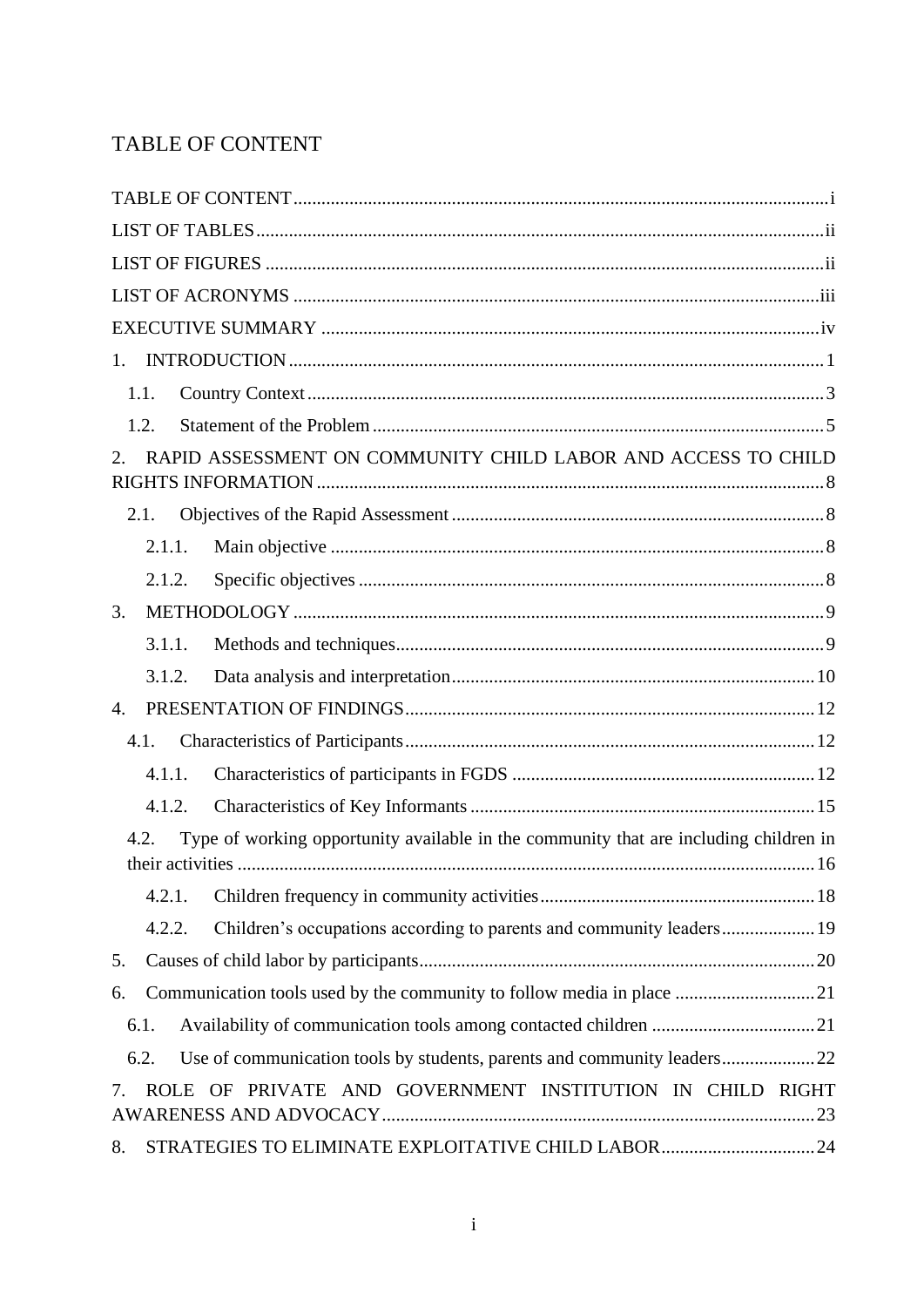|--|--|--|

# <span id="page-2-0"></span>**LIST OF TABLES**

| Table 2: Sectors and activities identified according to interviewed children 17 |  |
|---------------------------------------------------------------------------------|--|
|                                                                                 |  |
|                                                                                 |  |

## <span id="page-2-1"></span>**LIST OF FIGURES**

| Figure 2: Sex of parents and community members who participated in FGDs (%) 13              |  |
|---------------------------------------------------------------------------------------------|--|
|                                                                                             |  |
|                                                                                             |  |
|                                                                                             |  |
|                                                                                             |  |
| Figure 7: Children work involvement in Gicumbi, Rwamagana, Gakenke and Muhanga 18           |  |
|                                                                                             |  |
| Figure 9: Attracting activities for children willing to earn money according to parents and |  |
|                                                                                             |  |
| Figure 10: Access to communication tools among children in Muhanga, Rwamagana, Gakenke      |  |
|                                                                                             |  |
| Figure 11: Availability of communication tools among parents and community leaders 22       |  |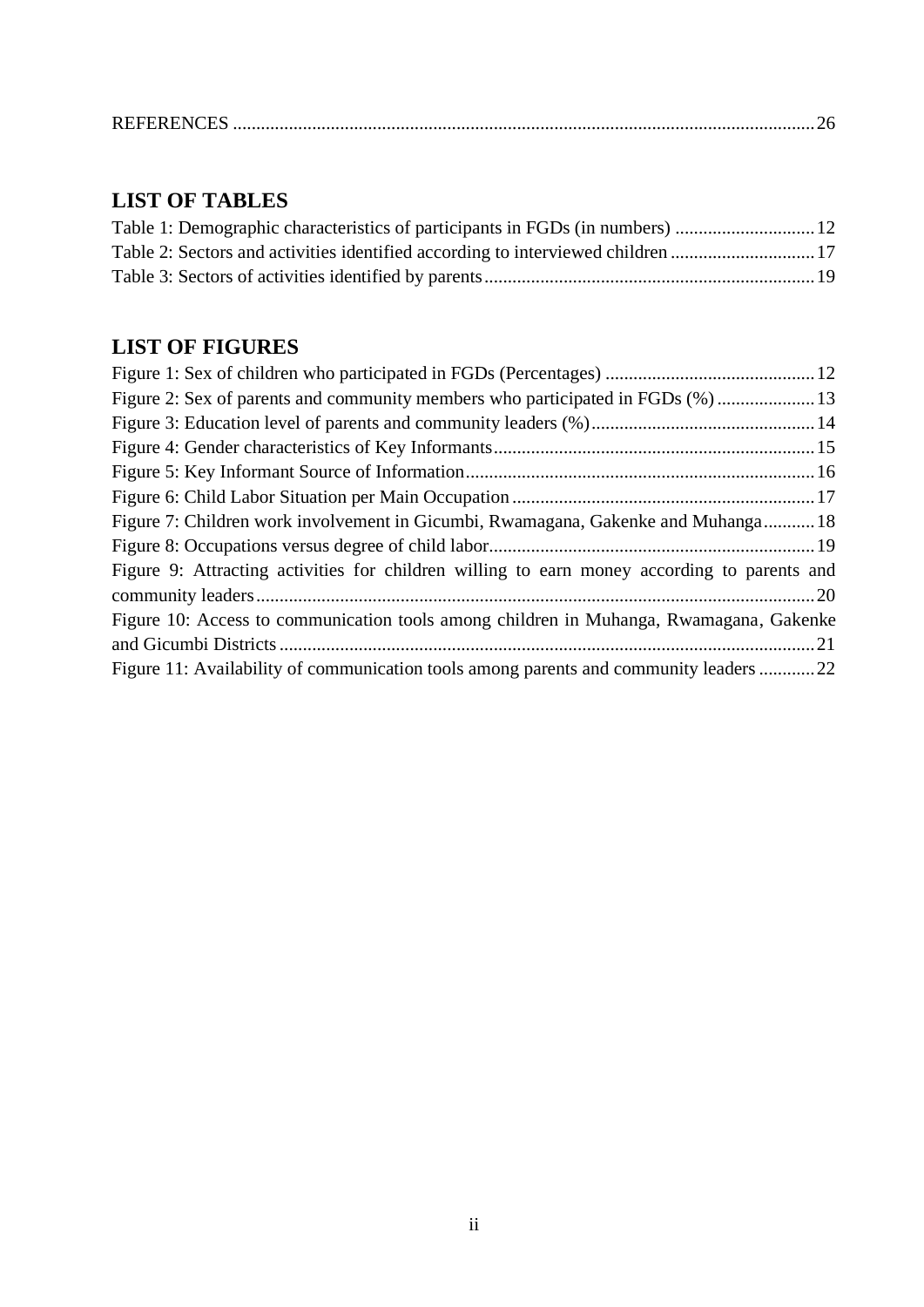# <span id="page-3-0"></span>**LIST OF ACRONYMS**

| <b>CRC</b>      | Convention on the Rights of the Children                |
|-----------------|---------------------------------------------------------|
| COVID-19        | Coronavirus Disease 2019                                |
| <b>EICV</b>     | Enquête Intégrale sur les Conditions de Vie des ménages |
| FGD             | Focus Group Discussion                                  |
| <b>ILO</b>      | <b>International Labor Organization</b>                 |
| <b>GS</b>       | Groupe Scolaire                                         |
| KП              | Key Informant Interview                                 |
| <b>MIGEPROF</b> | Ministry of Gender and Family Promotion                 |
| <b>MIFOTRA</b>  | Ministry of Public Service and Labor                    |
| <b>MINALOC</b>  | Ministry of Local Administration                        |
| <b>MINEDUC</b>  | Ministry of Education                                   |
| <b>NCC</b>      | <b>National Commission for Children</b>                 |
| <b>NISR</b>     | National Institute of Statistics of Rwanda              |
| <b>REWU</b>     | Rwanda Extractive Industrial Workers Union              |
| <b>RNP</b>      | <b>Rwanda National Police</b>                           |
| <b>SDG</b>      | Sustainable Development Goal                            |
| <b>SRH</b>      | Sexual and Reproductive Health                          |
| TV              | Television                                              |
| <b>UN</b>       | <b>United Nations</b>                                   |
| <b>UNICEF</b>   | United Nations Children's Fund                          |
| <b>UNODC</b>    | United Nations Office on Drugs and Crime                |
| <b>US</b>       | <b>United States</b>                                    |
| <b>USDOL</b>    | United States Department of Labor                       |
|                 |                                                         |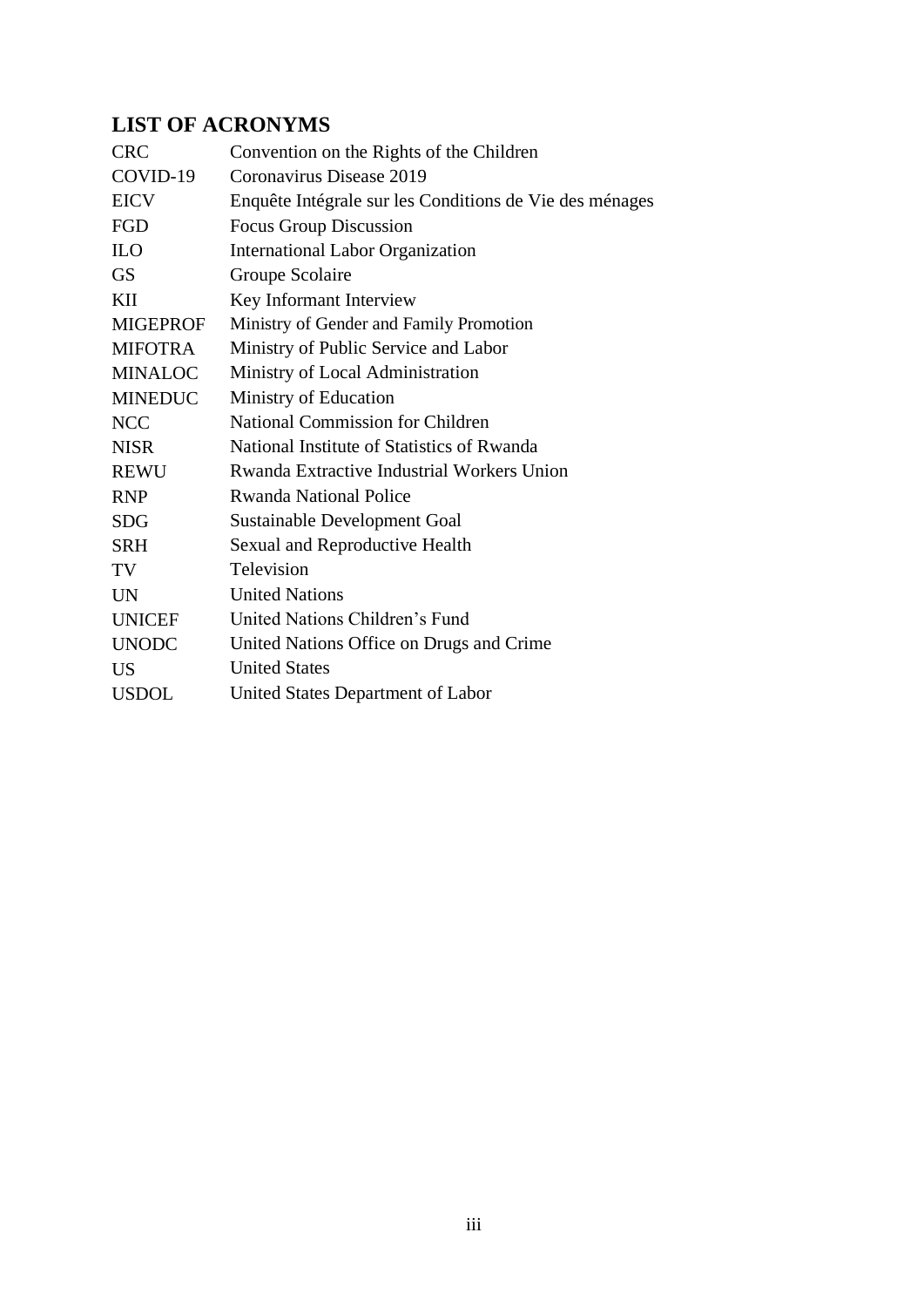## <span id="page-4-0"></span>**EXECUTIVE SUMMARY**

REWU is a Rwandan Extractive industry Workers Union, which is organizing all workers in Mining, Quarry Companies and cooperatives in Rwanda since 2014 and has a sounding experience in social dialogue with mine and quarry companies' owners as well as to organize, mobilize and sensitize their employees. This sector employs around 120,000 workers.

REWU is affiliated to CESTRAR (Central de Syndicats des Travailleurs au Rwanda) and National Commission of Human Rights (NCHR) at national level, affiliate to the COSOC – GL (coalition des organisations de la societe civile luttant contre l'exploitation illegale des ressources naturelles dans la Region des Grand Lacs), is also an affiliate at international level to the IndustriALL Global Union trough its STRIGECOMI Federation, and to the Building Wood Workers International Union (BWI); REWU is a key partner of Ministry of public services and labor (MIFOTRA), Rwanda mines, petroleum and gas board (RMB), Provinces and Districts in local government; Rwanda Mining Association (RMA) and Rwanda Quarry Association (RQA) as employers' professional organizations in mining sector. REWU was published in Rwanda Official Gazette No. 49 Bis of 08/12/2014.

This rapid assessment on Rwanda child labor and access to child rights information through media was conducted by (REWU) within four targeted districts namely Muhanga, Rwamagana, Gicumbi and Gakenke of the intervention's catchment. The rapid assessment was motivated by the existing critical situation of child labor in order to collect accurate insights from beneficiaries and other decision-makers come out with more strategic measures of preventing any form of child labor. Furthermore, through the rapid assessment, students, parents, and local leaders have identified the most followed media houses in the study sites. This rapid assessment aimed at measuring the extent of the community child labor and the access to child rights' information through media in Muhanga, Rwamagana, Gicumbi and Gakenke Districts, Rwanda.

Specifically, this rapid assessment was intended to:

- Identify working sectors with high number of child workforce;
- Measure the level of parents' involvement in child labor situation;
- Find the required solutions to promote child rights in respective communities;
- Assess the level of community perceptions towards child labor policies established by child right partners;
- Identify influential media houses to share information on child rights.

In response to these objectives, the tools of data collection encompass literature review in supplement to structured and semi-structure interviews and through Focus Group Discussions (FGD) was curried out to informants (including 89 students, 40 parents and community local leaders from 4 selected districts and the consent was acquired beforehand from all participants in the group discussions. The Data freshly collected from FGDs and Key Informant Interviews were used to complete to the existing data while all other field notes were considered as complementary records from the beneficiaries and stakeholders. Qualitative data from interviews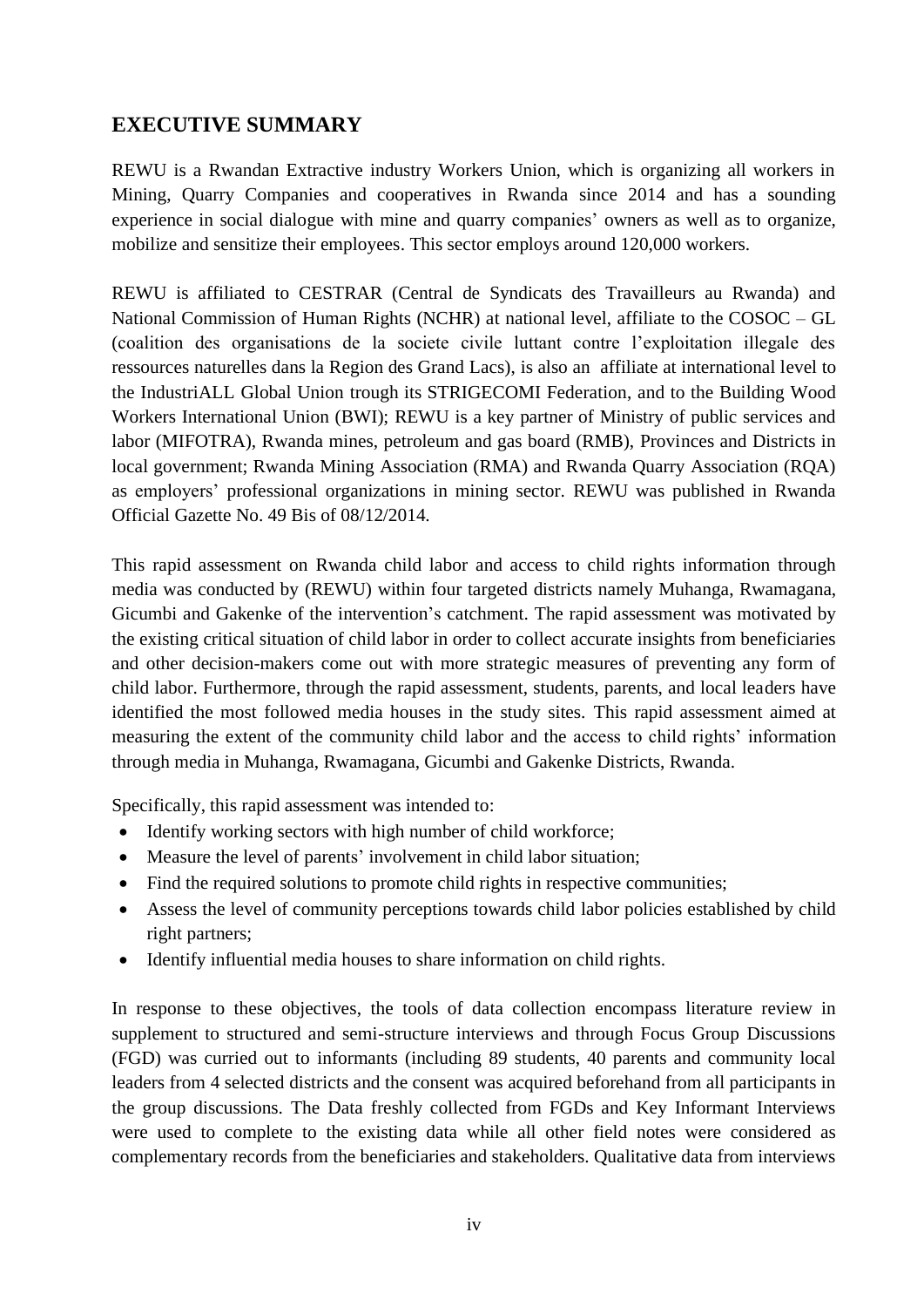and FGDs notes were organized into themes with ATLAS, software using a thematic content analysis approach.

In line with the used sampling, the most targeted sectors by child labor included industries (36%), domestic services (32.5%) and agriculture (31.5%). In Rwamagana District, most of respondents confirmed to be involved in service (43%) and agriculture (38%) sectors. In Gicumbi District, children prefer to be actively working in industry (48%) and agriculture (36%), and this situation seems to be similar to that of Gakenke District (35%) and (34%) respectively. Muhanga presents a slight difference in terms of child labor situation per working sector where 34% represents the industry sector, 33% the service segment and 33% the agriculture domain.

The results of this rapid assessment comprise also the identified main roots of child labor and came out with related recommendations for mitigating the factors that lead to such child abuse.

### **Main causes of child labor:**

- (1) Parental poverty: lower family income, lack of school fees and other costs;
- (2) Neighbors' increased needs in domestic services and economic activities;
- (3) Poor control upon children by parents and guardians;
- (4) Lack of education, awareness and sensitization on child labor consequences;
- (5) Search for cheaper workforce by entrepreneurs.

#### **Measures to tackle and mitigate child labor:**

- (1) Empower poor families in order to improve their socioeconomic conditions by funding social programs and economic projects;
- (2) Provide free education to all children from poor families;
- (3) Avail free school meals to all children from poor families;
- (4) Deliver vocational training to unemployed youths for skilled labor;
- (5) Sensitize the general population on child labor existing laws and policies;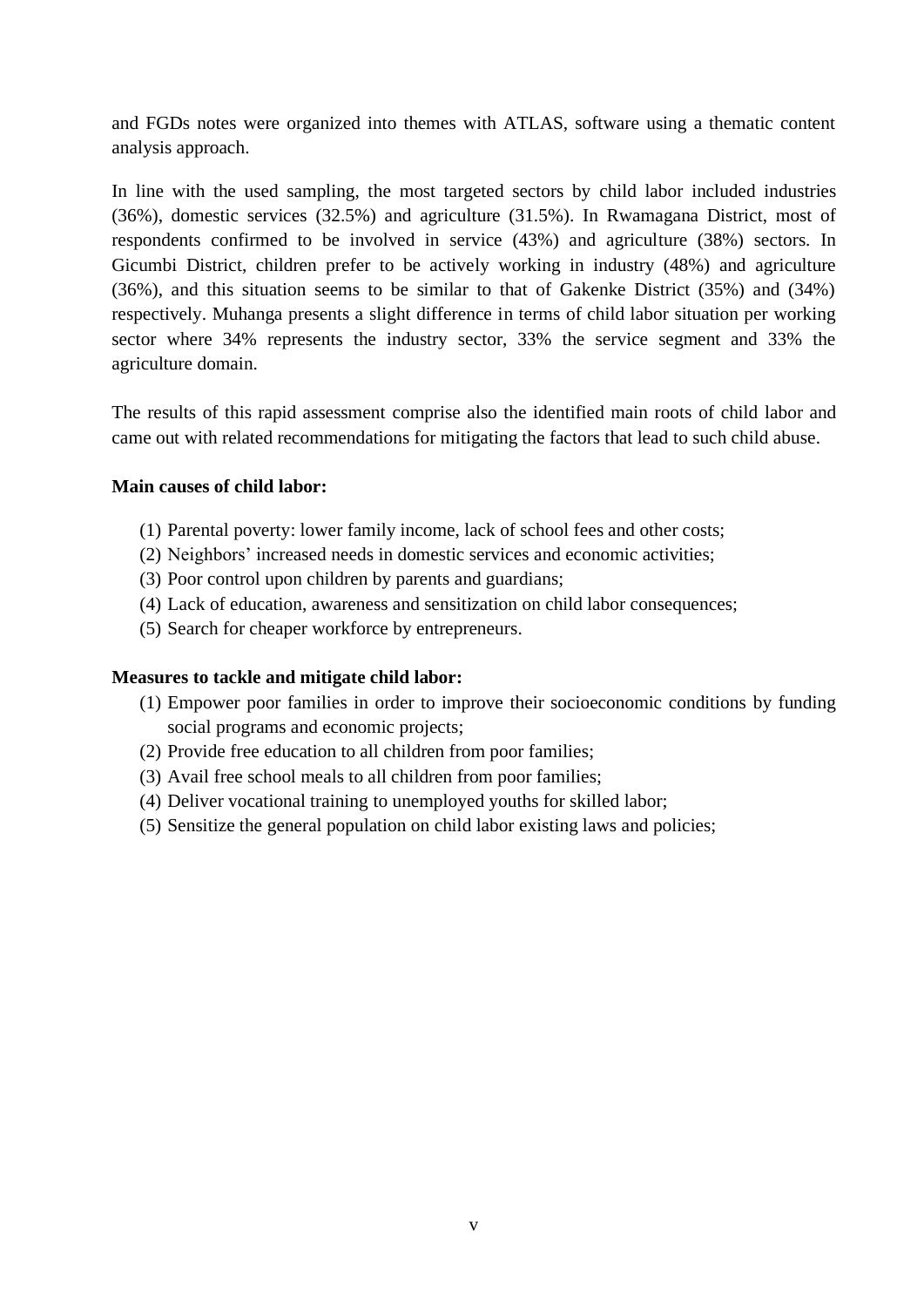### <span id="page-6-0"></span>**1. INTRODUCTION**

Child labor is widespread in today's world; the International Labor Organization (2012) estimates that 182 million of the world's children are child laborers, most living in developing countries. Child labor refers to the employment of children in any work that deprives children of their childhood, interferes with their ability to attend regular school, and that is mentally, physically, socially or morally dangerous and harmful. This practice is considered exploitative by many international organizations. Legislations across the world prohibit child labor (UN, 2006; ILO, 2011). These laws do not consider all work by children as child labor; exceptions include work by child artists, supervised training, and certain categories of work such as those by Amish children, some forms of child work common among indigenous American children, and others (The Economist, 2004). Child labor was used to varying extents through most of history. Before 1940, numerous children aged 5-14 worked in Europe, the United States and various colonies of European powers. Children worked in agriculture, home-based assembly operations, factories, and mining and in services. Some worked night shifts lasting 12 hours. With the rise of household income, availability of schools and passage of child labor laws, the incidence rates of child labor fell (Hindman, 2009).

In developing countries, with high poverty and poor schooling opportunities, child labor is still prevalent. In 2010, sub-Saharan Africa had the highest incidence rates of child labor, with several African nations witnessing over 50% of children aged 5-14 working (UNICEF, 2012). The incidence of child labor in the world decreased from 25% to 10% between 1960 and 2003. Nevertheless, the total number of child laborers remains high, with United Nations Children's Fund (UNICEF) and International Labor Organization (ILO) acknowledging an estimated 168 million children aged 5-17 worldwide, were involved in child labor in 2013(UNICEF, 2013).

Not all work done by children should be classified as child labor that is to be targeted for elimination. Children's participation in work that does not affect their health and personal development or interfere with their schooling is generally regarded as being something positive. This includes activities such as helping their parents around the home, assisting in a family business or earning pocket money outside school hours and during school holidays. These kinds of activities contribute to children's development and to the welfare of their families; they provide them with skills and experience, and help to prepare them to be productive members of society during their adult life (Khakshour, *et al*., 2015).

The term "child labor" is often defined as work that deprives children of their childhood, their potential and their dignity, and that is harmful to physical and mental development. It refers to work that: is mentally, physically, socially or morally dangerous and harmful to children; and interferes with their schooling; by depriving them of the opportunity to attend school; by obliging them to leave school prematurely; or by requiring them to attempt to combine school attendance with excessively long and heavy work (ILO, 2002).

In 1999, the Worst Forms of Child Labor Convention No. 182 was adopted at the International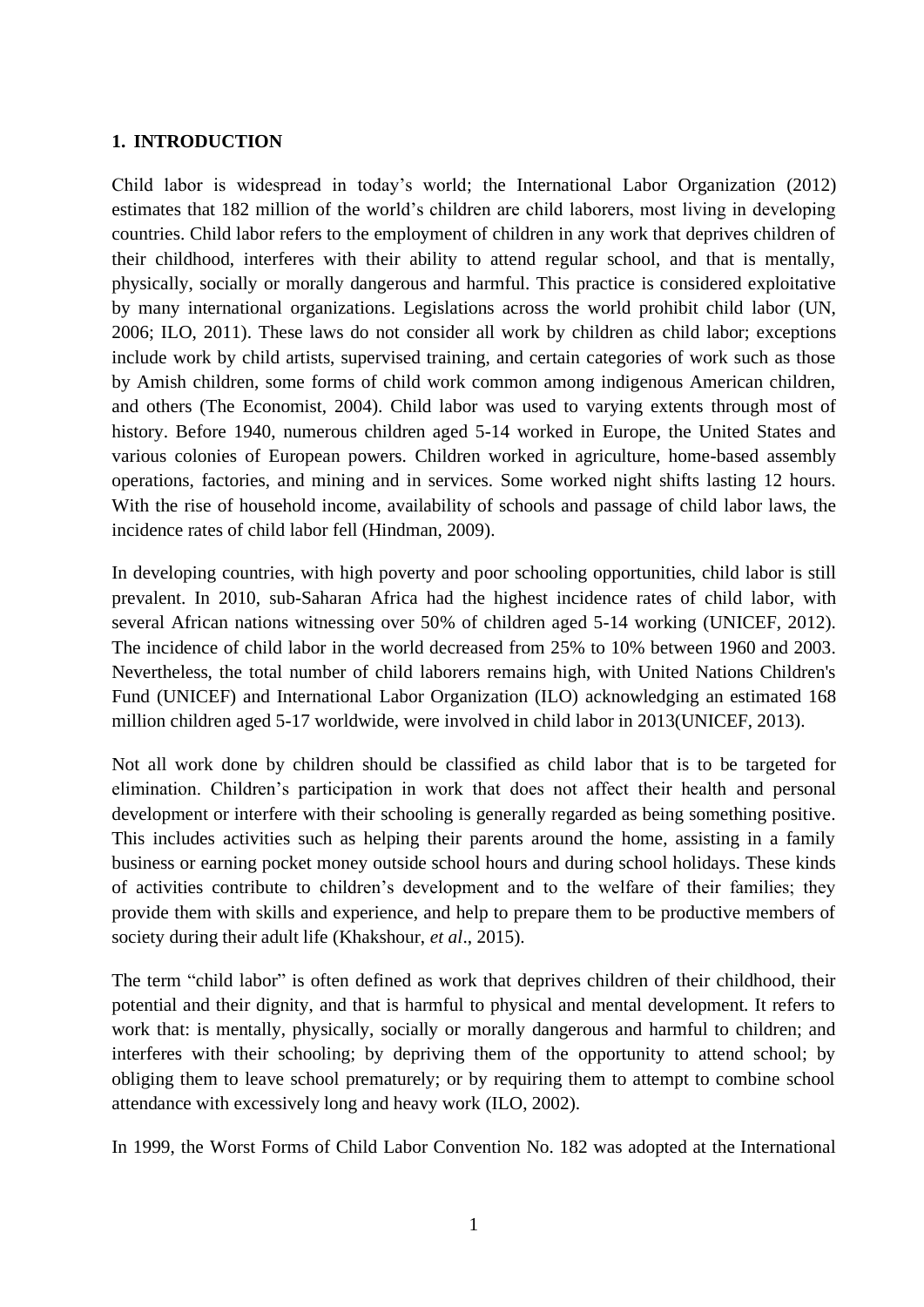Labor Conference in Geneva by delegates from employers' organizations, trade unions and governments of the 175 countries that are member States of the International Labor Organization (Basu, 1999). The vote for this international agreement was unanimous, expressing a growing international consensus that certain forms of child labor are so fundamentally at odds with children's basic human rights that they must be eliminated as a priority. The individual member governments may each ratify the Convention, and more than 140 of them have already done so. They commit their country to take immediate and effective measures to prohibit and eliminate all worst forms of child labor for all children under the age of 18 (ILO, 2004).

In Rwanda, a solid environment for children's rights and sustainable development has been established, and the "Convention on the Rights of the Child" (CRC) and other human rights instruments have been ratified. The country has achieved remarkable progress by actively promoting the rule of law, the fiscal and administrative decentralization for the purpose of wellbeing of children, families and communities. A comprehensive legal system and the policy environment that are supportive of children and families have been developed, and lay the foundation for sustainable development under "Vision 2020" and successive economic-growth and poverty-reduction strategies. Since 2012, the "National Integrated Child Rights Policy" has been implemented and the "National Commission for Children" (NCC) was established under the leadership of the "Ministry of Gender and Family Promotion" (UNICEF, 2017).

In 2012, the government enacted the Law Relating to the Rights and the Protection of the Child, updating and replacing the previous Law on the Rights and Protection of the Child against Violence. The most recent state reports to the Convention on the Elimination of all Forms of Discrimination against Women and Committees on the Rights of the Child were submitted by the government in 2015 and 2011, respectively. Clearly, children's rights are preserved within the constitution and are protected in legislation. Yet, as is the case in many countries, gaps and inequities in relation to the implementation and enforcement of child-related laws and policies require further attention (United Nations Committee on the Rights of the Child, 2013).

Under the 2030 Sustainable Development Agenda, 17 Sustainable Development Goals (SDGs) have been developed, and some of them address issues related to children's well-being, including: multidimensional poverty (SDG 1), zero hunger (SDG 2) and health (SDG 3); early childhood development and quality education (SDG 4); gender equality (SDG 5); water, sanitation and hygiene (SDG 6); and violence against children (SDG 16) (UNICEF, 2018). The pursuit of SDGs presents opportunities for the government and development partners to advance child well-being at the same time as enhancing sustainable social and economic prosperity. Investing in children's welfare is essential for achieving broader SDG objectives of inclusive sustainable development (Ministry of Finance & Economic Planning, 2019).

In this regard, REWU focused its attention on different forms of child work in order to participate in creating a safe environment for prevention and elimination of child labor. This assessment report may guide the government and stakeholders' actions towards the achievement of children well-being, considering the critical issue of child labor in Rwanda, where minors are engaged in economic activities.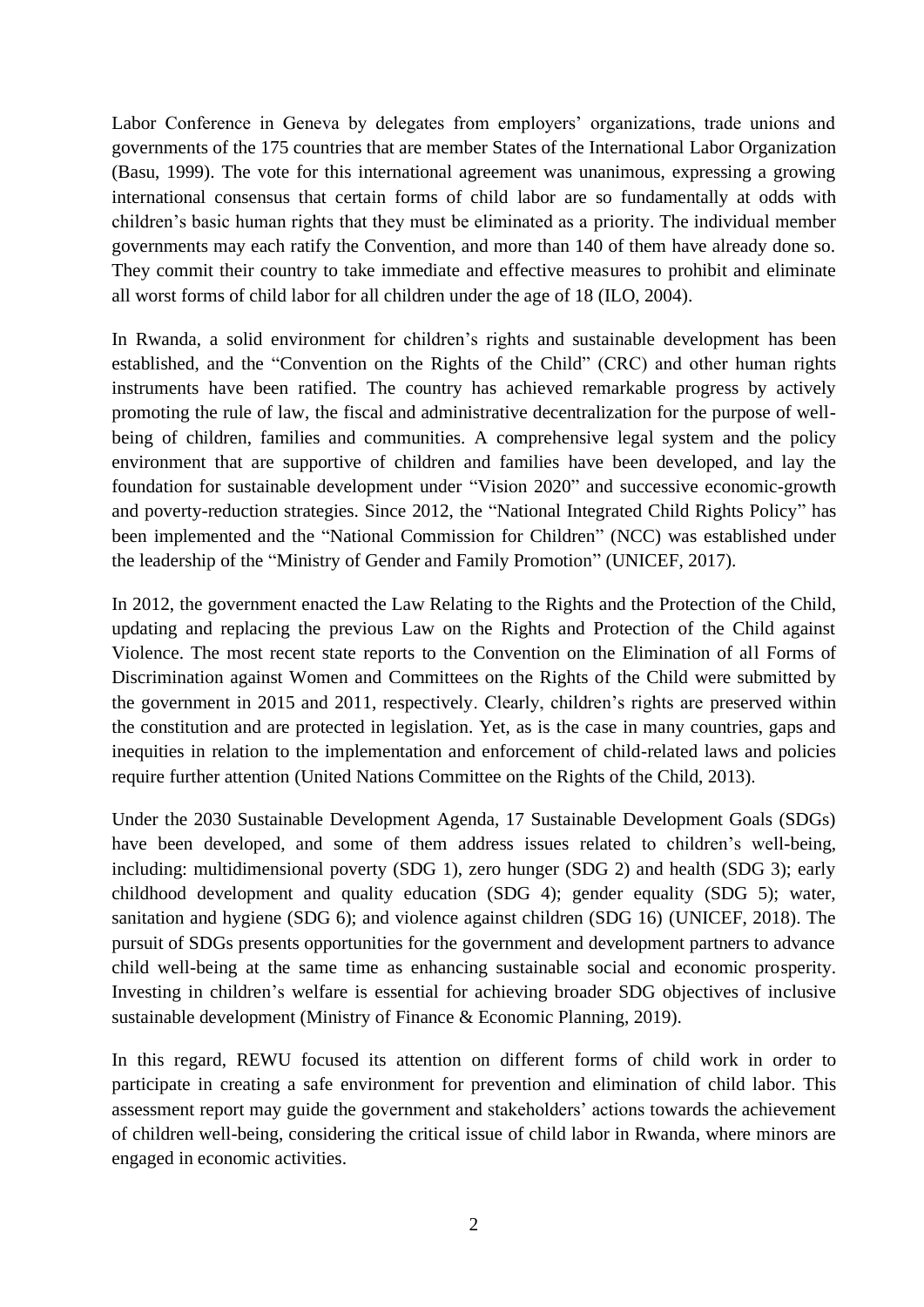### <span id="page-8-0"></span>**1.1. Country Context**

Children in Rwanda are engaged in the worst forms of child labor, including in agriculture and domestic service (Government of Rwanda, 2008). They are involved in the production of sugarcane, bananas, and tea (Win rock International, *et al.*, 2010). Although information is limited, there are reports that children also work in the production of cabbage, coffee, manioc, peas, pineapple, potatoes, sweet potatoes, corn, beans, sorghum, pyrethrum, and rice (Ngabonziza, 2011; Win rock International Official, 2013).

Children working in agriculture carry heavy loads, use dangerous tools such as machetes, and are vulnerable to insect and snakebites. These children may also work close to harmful pesticides and fertilizers (Win rock International *et al.,* 2010). Although the full extent of children's involvement is unknown, children herd cattle and care for sheep, goats, pigs, and chicken. These children may work long hours and carry heavy loads of food and water (Winrock International *et al.,* 2011).

In 2011, approximately 20% of children tending livestock in Rwanda reported having been injured while at work. Children work as domestic servants (US Embassy-Kigali, 2013). They may be required to work long hours, performing tireless tasks, without sufficient food or shelter. These children may be isolated in private homes and susceptible to physical and sexual abuse. Children also work on construction sites and reportedly engage in strenuous manual labor such as digging pit latrines. There are reports that children are also found making bricks (Kisambira, 2009; US Department of State, 2013).

Even though the extent of the problem is unknown, there are reports that children work in mining sector (USDOL Official, 2012; All Africa, 2011). These children are at risk of eye and lung damage from stone dust (Kisambira, 2009). Commercial sexual exploitation of children and trafficking also occur in Rwanda. Older women sometimes coerce girls into commercial sex work in exchange for food and living quarters. Loosely structured prostitution networks recruit children from secondary schools for commercial sexual exploitation (US Department of State, 2012). Kigali City, Rusizi and Musanze are the areas most affected by commercial sexual exploitation of children (ILO Committee of Experts, 2012).

Children are also trafficked to Asia, Europe, and North America; and to eastern, central, and southern Africa for forced agricultural labor, commercial sexual exploitation, and domestic service. Children are also trafficked into Rwanda from neighboring countries and from Somalia (UNODC, 2009; Asiimwe, 2012). However, there is a lack of information on the extent of child trafficking into, transit through, and from Rwanda (UN Committee on the Protection of the Rights of All Migrants and Members of their Families, 2012).

In Rwanda, kids involved in child labor are generally found in agriculture (79.3%) and in other activities, including domestic services (12.6%). They work for instance in Irish potatoes and tea plantations. Children below 18 years are estimated at 49.6% of the entire population and children of the age group 6-17 are 63.7% of the population aged below 18 years. The Integrated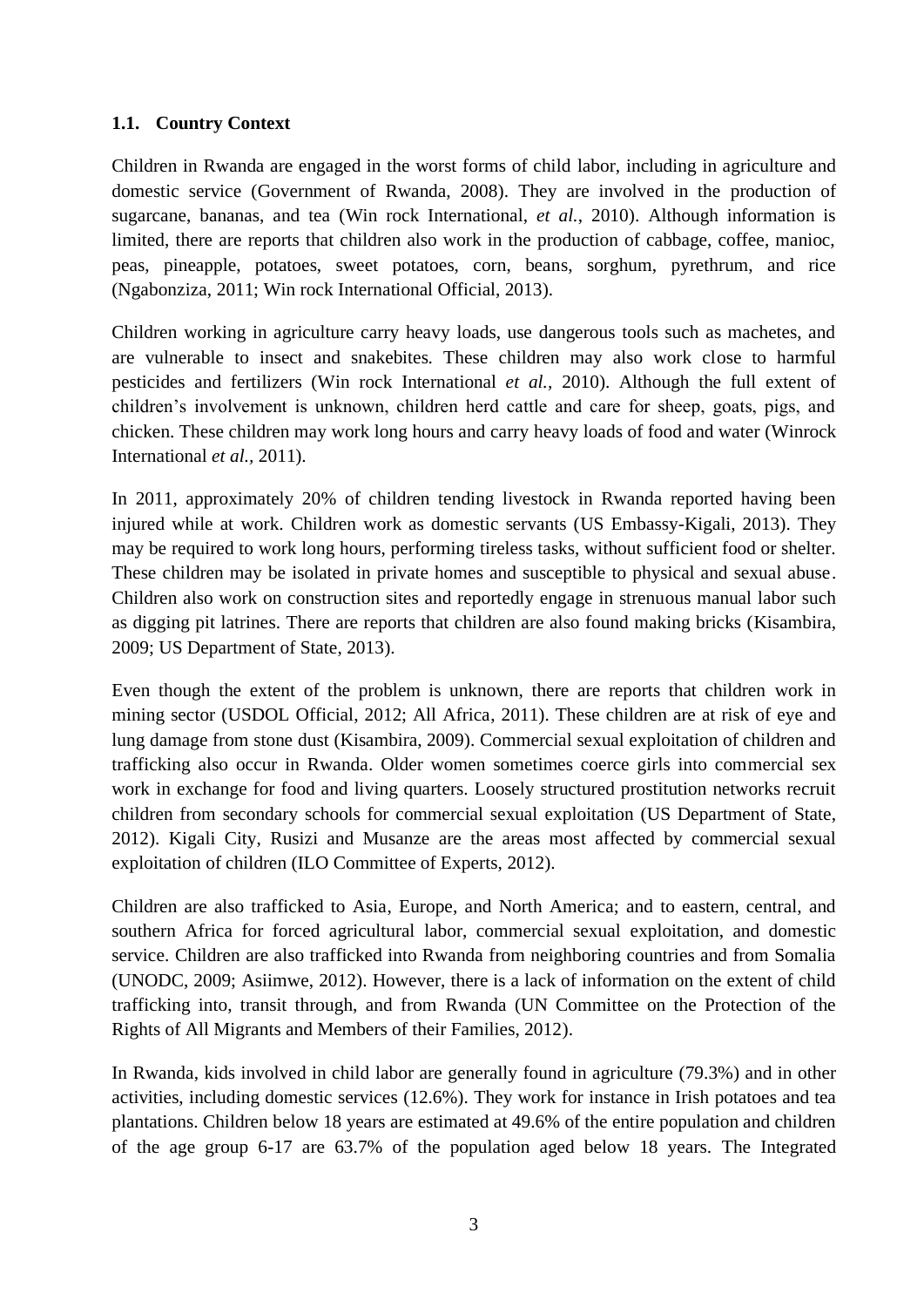Household and Living Conditions Survey (EICV 3) indicated that 10.74% of children aged 6-17 years were exploited in working either in their own households or outside their own households (NISR, 2011).

Children aged 5-17 years engaged in economic activities are estimated at 324,659 representing 11.2% of children in that age group. Almost half of them (5.3%) work full time while the remaining (5.9%) combine going to school with work. Eastern Province is the most affected by child labor, since 15% of children aged 5-17 years are in employment. Western Province ranks second with 12.3%, followed by Southern Province with 10.7%. Kigali City is the Province with the smallest number of children in employment with a proportion of 6.7%. It is worthy of mention, however, that Kigali City is the province with the biggest number of girls in employment (Ministry of Public Service and Labor& NISR, 2008).

The same findings indicate that 14.8% of children aged 5-17 years are neither in employment nor attend school. The occupation distribution by sex shows that more boys than girls are unoccupied (15.9% for boys against 13.7% for girls), except in Kigali City where the proportion of unoccupied boys and girls is estimated at 12% and 15% respectively. Concerning Provinces, the Northern Province and the Eastern Province register the lowest number of unoccupied children, which is 12.5% and 11.5% respectively. On the contrary, the Southern Province and the Western Province regions see quite high proportions with17.4% and 17% respectively. The vast majority of children carry out household chores (83.6%). The Northern Province and the Southern Province have high proportions (87.9% and 84.2% respectively). Children enrolled in school spend less time on household chores than those not attending school (13 hours against 20 hours per week). Agriculture sector employs the biggest number of children in employment with 79.3% while the Service Sector ranks second with 12.6% and the Industry Sector employs only 3.5% of those children. It should be noted that the Service Sector mostly consists of domestic services and trade.

The number of children in the household tasks reaches alarming proportions especially in the City of Kigali where 49.5% of children in employment carry out household chores. In addition, the proportion of girls employed in domestic activities is nearly twice as big as that of boys. Majority of children affected by child labor are engaged in non-paid family work (64%). They are mainly found in Southern Province where 77.9% of occupied children are engaged in nonpaid family work. In fact, approximately 70% of those children work in plantations and among them, those aged 10-15 years constitute the largest number with a proportion of 74%. The proportion of those who carry out domestic chores within their own family comes at second position. Children work an average of 24 hours per week for an economic activity. However, in the 16-17-year-old age group, children employed full-time spend on work an average of 37 hours per week while those combining work and school spend on it 11 hours per week (Ministry of Public Service and Labor & NISR, 2008).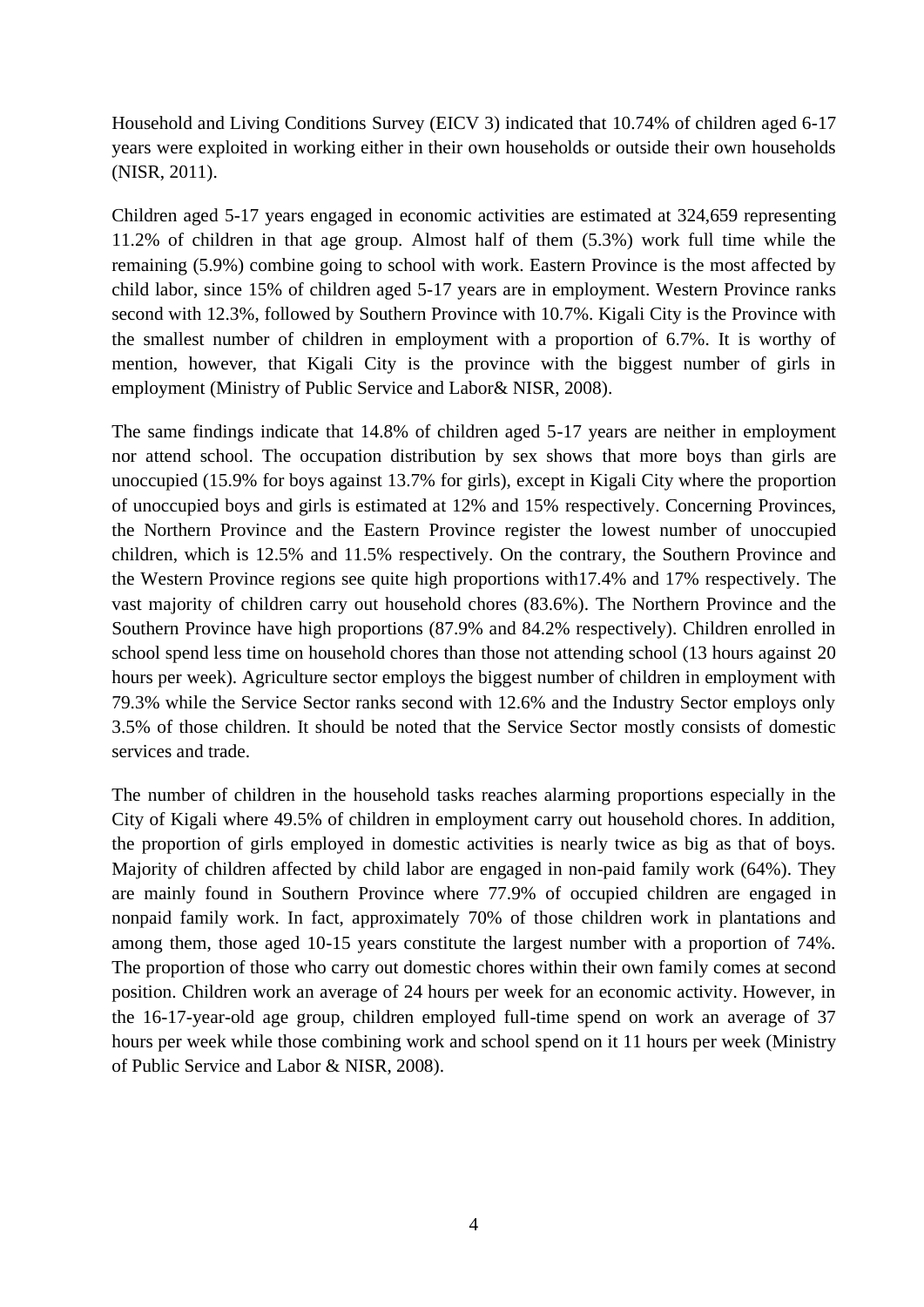#### <span id="page-10-0"></span>**1.2. Statement of the Problem**

Worldwide, one in every six children aged at 5-17 years is exploited by child labor and most of them are in Africa, South Asia, and Latin America (ILO, 2002).The main causes leading to child labor include but not limited to parental poverty and illiteracy and poor control of children, social and economic circumstances, lack of awareness on child labor, considering the children as the cheapest manpower and more loyal that adults, being orphans, etc. Child labor can be detrimental through the hindering of the acquisition of formal education, both quantitatively and qualitatively, and causing irreparable damage to health, reputation or other things that effect adult human capital, which could lead to lower wages in the adult labor market. Child labor lowers school attendance and achievement (Psacharopolous, 1997; Spindel, 1985; Beegle, *et al.*, 2007).

Child labor affects not only the lifelong outcomes of the working child; it also affects the working child's siblings and other family members. More broadly, a high incidence of child labor has a cost for the economy as a whole by favoring unskilled labor over increased investment in human capital and slowing down the diffusion of technologies that require skilled workers. The expansion of international trade and enticement of foreign investments may also be affected as the export and import sectors are mainly composed of relatively skilled workers. While there are potential positives from child labor in terms of consumption support and on-thejob experience accumulation, most of the evidence reviewed highlights that working while young are costly for both the child and the child's country (Thévenon& Edmonds, 2019):

- 1. Child labor, particularly in hazardous jobs, creates health problems that have repercussions on physical and/or mental health status in adult life (among which are back problems, arthritis, reduced strength and stamina).
- 2. Although roughly two-thirds of laboring children are enrolled in school, a large body of evidence shows that working children are more likely to leave school early, before grade completion, and demonstrate less knowledge in tests. Countries with the highest child labor rates show lower school completion rates.
- 3. By leaving school early, young people give up competences that later allow them to enter jobs with a steeper wage growth trajectory.
- 4. Child laborers usually live in a family setting, and one child's activities impact siblings. Some child labor keeps siblings from working. For example, when work is prohibited for a child, the risk of another child in the family working is increased. However, there are cases where having a sibling attending school increases the probability that a child attends school. Identifying the circumstances in which the spill-over is positive or negative remains a work in progress.
- 5. Since most child labor is unskilled, its prevalence contributes to lower wages for unskilled workers. In addition, by increasing unskilled labor, it contributes to the adoption of production methods that are unfavorable to skill accumulation and to the diffusion of technological advancement which ultimately reduces the potential of economic growth.
- 6. Finally, far from creating a tradeable comparative advantage, child labor can damage not only a company's image but also that of a country, its foreign investment and trade if the power of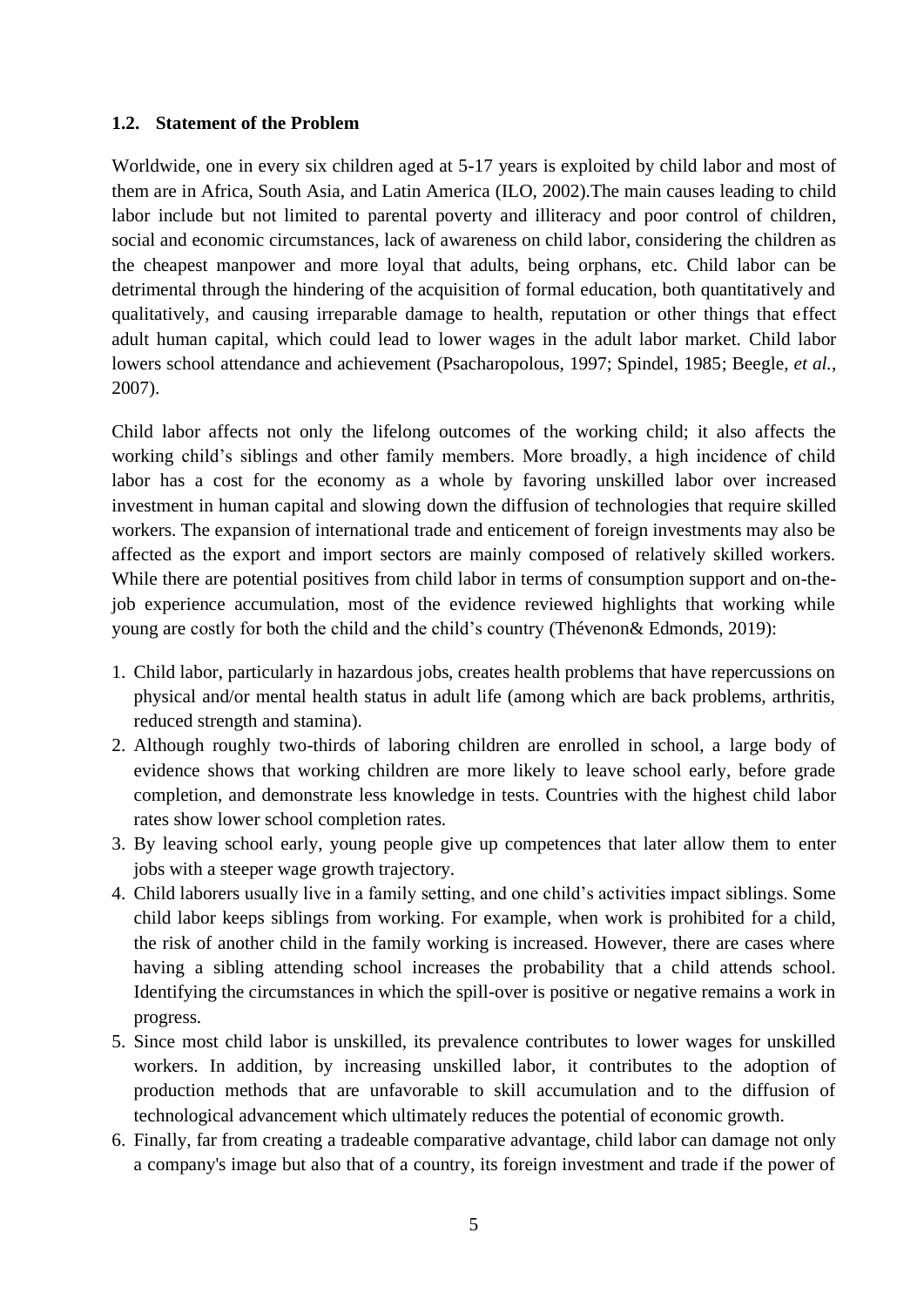consumers adverse to child labor is strong enough to influence the demand for the goods in question.

The following categories of activities are considered as child labor activities:

- 1) Worst forms of child labor: all forms of slavery or practices similar to slavery, sexual exploitation, child illicit activities, and other hazardous work likely to harm the health, safety or morals of children;
- 2) Employment below the minimum age: any work that is carried out by a child below the minimum age specified for the kind of work performed, excluding permissible light work applicable to children aged 12 years and over; and
- 3) Hazardous unpaid household services: activities performed in the child's own household for long hours, or in an unhealthy environment, involving unsafe equipment or heavy loads, or in dangerous locations, and so on.

Econometric evidence points to some of the factors influencing household decisions to involve their children in work or school:

- 1) Education Level of household head: Holding income and other factors constant, children from households where the head has higher education are less likely to work exclusively, and are more likely to attend school unencumbered by work responsibilities, than children from households where the head has no education. The effect of an increase of parents' education levels on the reduction of child labor is positive.
- 2) Job status of household head: The occupation status of the household head is also relevant to decisions concerning children's time use. This is particular the case for households headed by persons enjoying wage employment relative to those headed by persons with only occasional employment. Controlling for other factors, children from the latter households are more likely to be in employment and almost less likely to be attending school relative to their peers from households headed by persons in wage employment.
- 3) Household capital: The level of household wealth appears to play an important role in decisions concerning children's work and schooling, even when controlling for exposure to shocks and other factors. Children from wealthier households are more likely to go to school and less likely to participate in employment. Some Children are growing in hazardous working environment with their parents when they accompany them to work due to lack of guardian. This factor can motivate them to imitate their parents and start to work in their low ages.
- 4) Living place: living location has influence to reducing child labor and raising school attendance. Children living in the Southern, Western and Eastern provinces are significantly more likely to be in employment exclusively than children in Kigali. Children in the Southern, Western and Northern provinces are significantly less likely than their peers in Kigali to attend school exclusively.
- 5) Lack of Parents: orphanhood affects children's involvement in school and child labor is therefore another area of particular policy interest. Children that have lost both parents are at greater risk of child labor and of being denied schooling. Double orphans are also more likely to be absent from both school and economic activity compared to non-orphans; this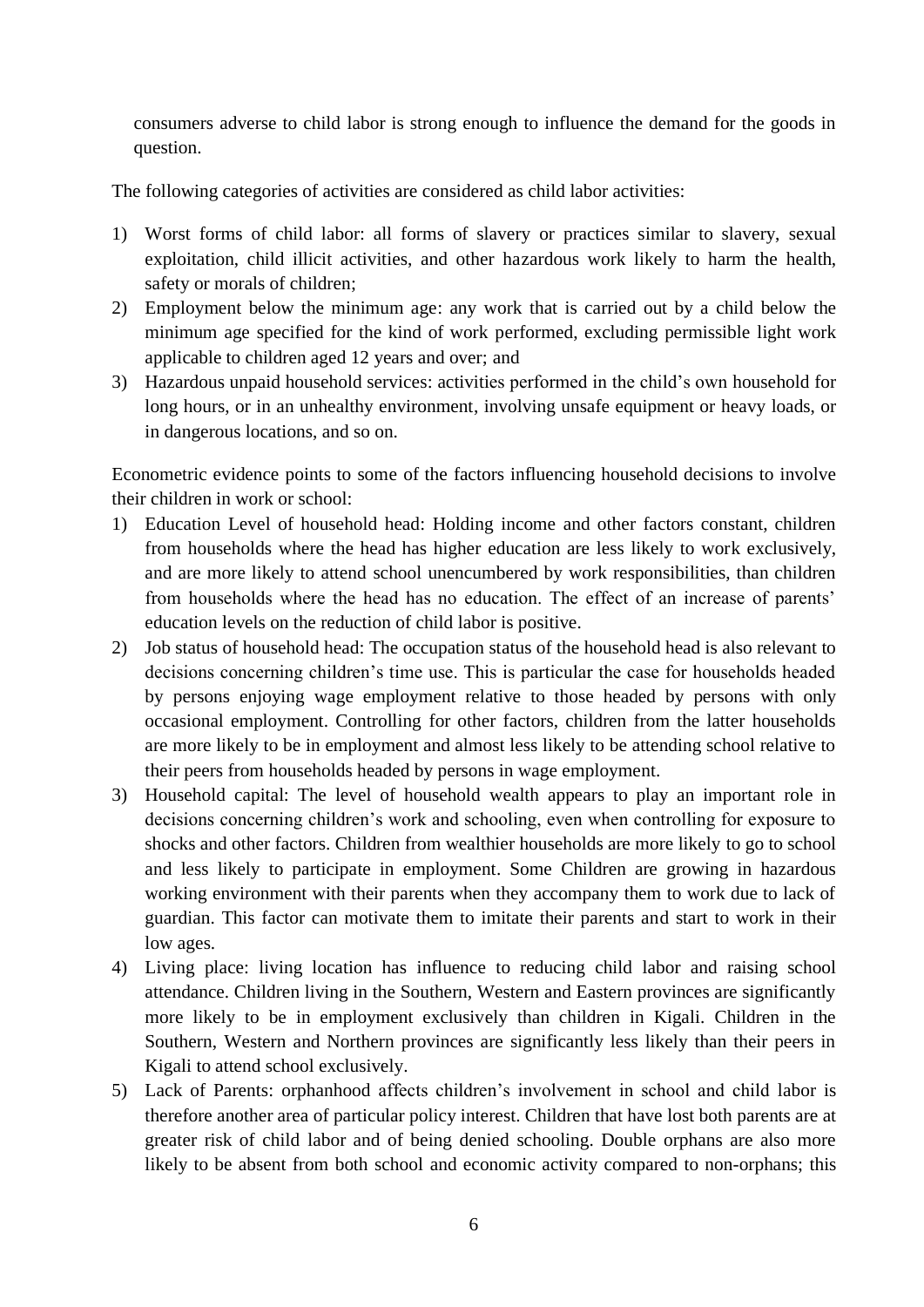raises the possibility that double orphans more than other children are kept at home, away from school and the workplace, to perform household chores.

6) Exposure to shocks: Collective shocks such as natural disasters are associated with a higher probability of children's employment and lower probability of school attendance. These results suggest that child labor forms an important part of a poor household's strategy for dealing with risk, making them less vulnerable to sudden losses of income arising from collective shocks.

In addition, during this period of COVID-19 pandemic, children are not going to schools but compelled to stay at home with unplanned schedules. Those living in vulnerable communities are even the most suffering from the far reaching economic and social impacts of the measures needed to contain the pandemic's effects. This situation distresses communities facing secondary effects of COVID-19 on children and families, and increases the number of street and unaccompanied children and their exposure to other exploitative treatments.

In response to child labor situation, the country needs to expand existing information and programs about child labor to the general public and increase awareness about the various polices and strategies with a focus of child protection; and enhance the child participation through the National Commission of Children (NCC); and a holistic approach to address systemic barriers by using media houses as strong and consistent channel of mass communication.

In this perspective, the rapid assessment was conducted to provide accurate perceptions from beneficiaries of REWU interventions and other stakeholders on how to curb with child labor and its causes. The rapid assessment proceeded with the identification of the most preferred media houses by students and their parents in Muhanga, Gicumbi, Gakenke and Rwamagana.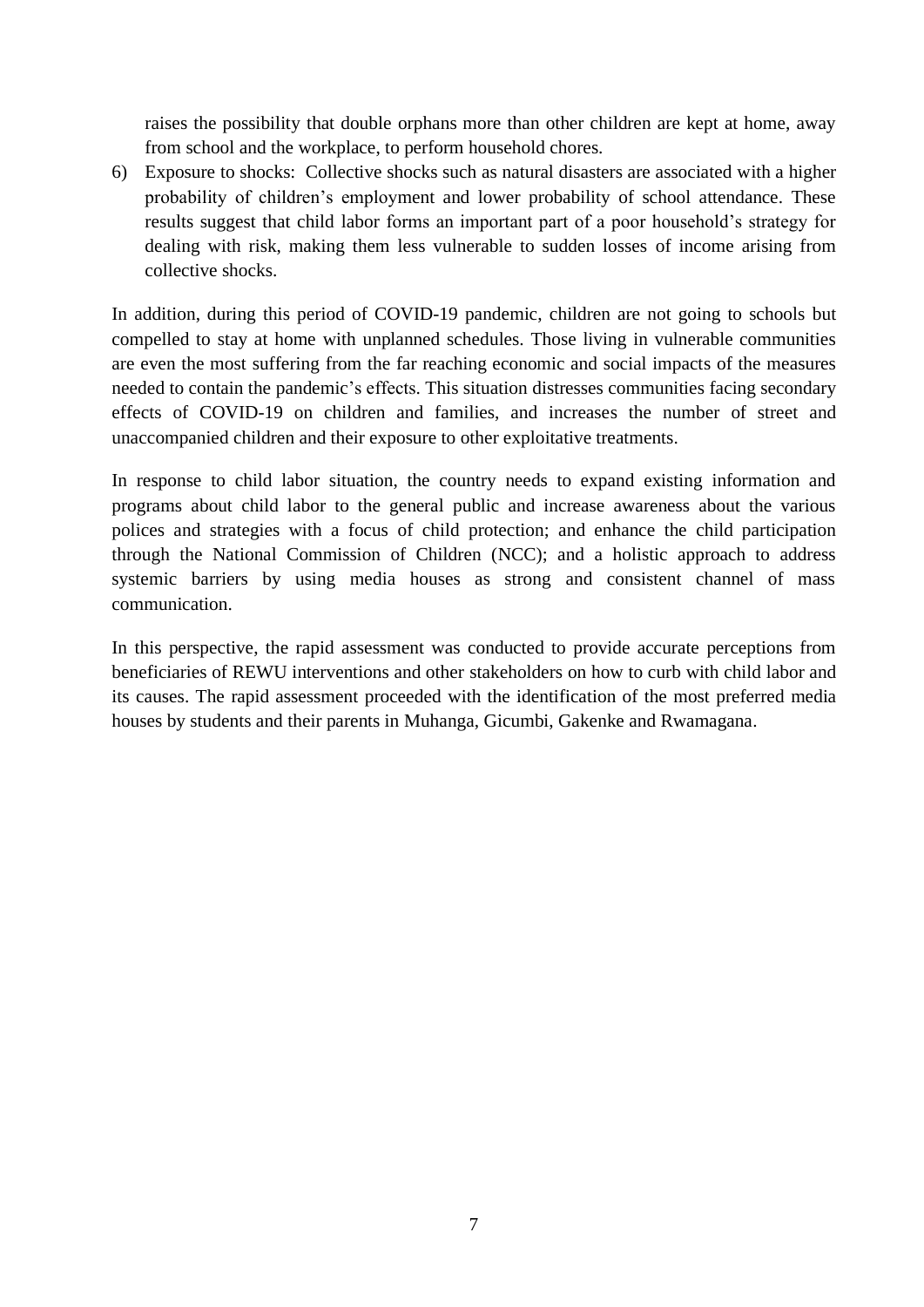## <span id="page-13-0"></span>**2. RAPID ASSESSMENT ON RWANDA CHILD LABOR AND ACCESS TO CHILD RIGHTS INFORMATION**

Since January 2020, Rwanda Extractive Industries Workers Union (REWU) benefited from the support of World Vision for implementing the project entitled "It takes every Rwandan to end Child Exploitation Campaign". REWU executed this mandate in collaboration with different levels of stakeholders involved in community mobilization (local leaders, employers, teachers and school managers, Children themselves, parents, young mentors and community members). The main objective was to contribute to the promotion of child rights, breaking the child labor chain with the aim of empowering children to reach their maximum potential of exploring opportunities in a safe social environment. The discussions around child labor are also channeled through media houses in place.

The rapid assessment work was conducted in Muhanga, Rwamagana, Gicumbi and Gakenke Districts where REWU implements the above-mentioned project, with the aim of determining the current status of "Community Child Labor" and access to child rights information through media. Accordingly, field visits were planned and conducted in July 2020 by REWU staff for data collection through:

- − FGDs with representatives from working opportunities and community;
- − Key informant interviews with school managers, program managers and staff working in different Sector from technical and governing institutions.
- − Media channels involved in the project's implementation

### <span id="page-13-1"></span>**2.1. Objectives of the Rapid Assessment**

### <span id="page-13-2"></span>**2.1.1. Main objective**

This rapid assessment aimed at measuring the extent of the community child labor and the access to child rights' information through media in Muhanga, Rwamagana, Gicumbi and Gakenke Districts, Rwanda.

### <span id="page-13-3"></span>**2.1.2. Specific objectives**

- − To identify working sectors with high number of child workforce;
- − To measure the level of parent involvement in child labor situation;
- − To find required solutions to promote child rights in respective communities;
- − To assess the level of community perceptions towards child labor policies established by child right partners; and
- − To identify influential media houses to share information on child rights.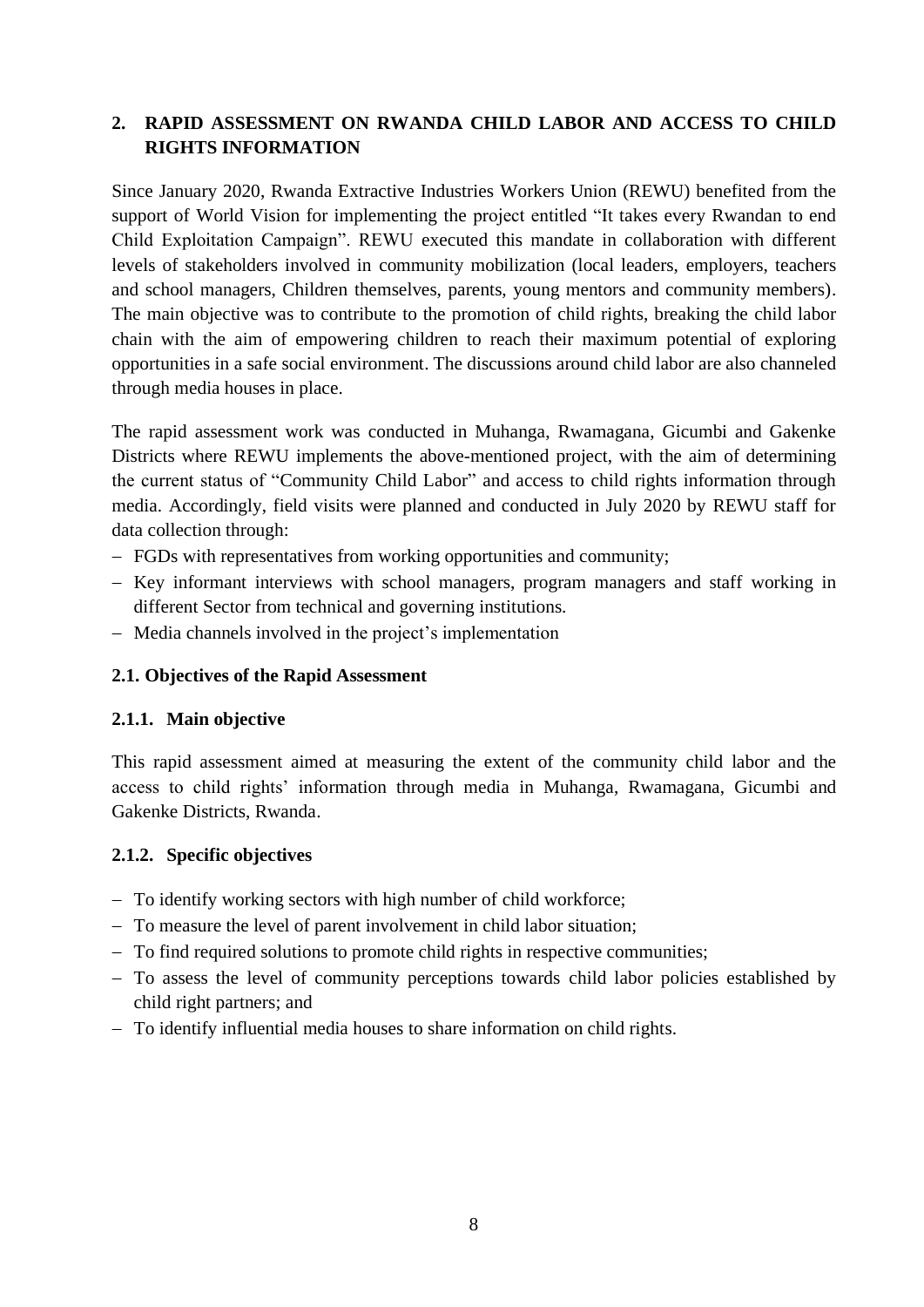## <span id="page-14-0"></span>**3. METHODOLOGY**

Qualitative information was collected through Focus Group Discussions (FGDs) and key informant interviews (KIIs) with key stakeholders at both central and decentralized levels. Among criteria for participants selection, gender characteristics were highly considered in order to come out with balanced information about both categories of, males and females as informants.

The FGDs targeted primarily adolescents and youth in schools, including those who are on job in different working sectors. The second target group for FGDs comprised the parents of labored children, local leaders and community leaders, including religious leaders. This rapid assessment reached 89 children (46 girls and 43 boys) and 40 parents together with community leaders (25 women and 15 men).

Key informant interviews were organized for school representatives, stakeholders in children protection field, journalists and business opportunity leaders, to collect views and suggestions on the role of media houses in promoting child rights and child labor prevention. The survey interviews were carried out among 24 key informants including 8 females and 16 males from different institutions that intervene in fighting against child labor in Rwanda.

## <span id="page-14-1"></span>**3.1.1. Methods and techniques**

The required sampling techniques guided the selection of key informants of rapid assessment in the 4 concerned districts. Each district was represented by two sectors, each with its targeted12 year basic education school. The methodology used consisted of qualitative study design that included Focus Group Discussions (FGD) conducted with representatives of schools and community figures. Those include students, their parents, teachers, heads of schools and other community members participating in the implementation of the child right policy. In total twelve (12) FGDs were conducted including four (4) with students, four (4) with parents and 4 with teachers' representatives, for the 4 districts.

According to the participation of informants in FGDs by district, 20 (9 girls and 11 boys) children participated in FGDs in Rwamagana and 22 children (12 girls and 10 boys) in Gakenke; 24 children (13 girls and 11 boys) in Gicumbi and 23 children (12 girls and 11 boys) in Muhanga. Key informant interviews with different stakeholders included decision makers from central level, districts and schools. Particularly for this category, in total 24(8 women and 16 men) key informants were interviewed during the rapid assessment. Those comprise the representatives of Districts staff (4), Ministry of Education (1), National Commission for Children (1), MIGEPROF (1), Rwanda Broadcasting Media House (2), Business players (7) School Managers (4), and Sector Education Officers (4).

The informative data collected from those interviewees were analyzed and used to build different parts of this rapid assessment report.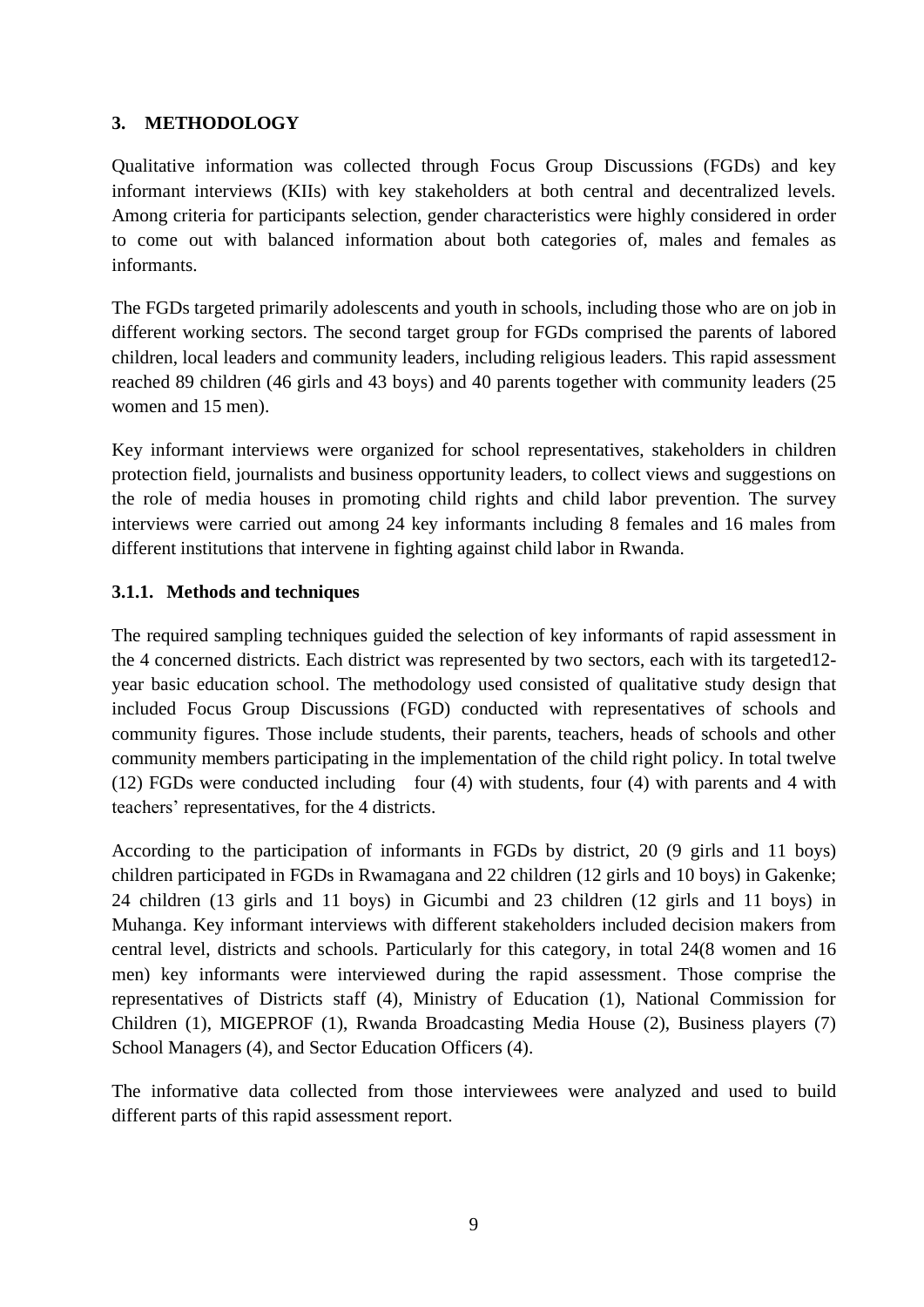#### **Ethical consideration:**

Regarding ethical considerations, the permission to conduct the study was solicited and obtained from the Rwanda's Ministry of Gender and Family Promotion (MIGEPROF), the Ministry of Education, and the National Commission for Children (Forero, *et al.,* 2013). Participants' consent for participation in interviews was sought before the process starting. Recruitment of participants was done verbally and by distributing consent form letters and referrals for other professionals, where the purpose of the study was briefly explained. A written informed consent was obtained from all participants before interviews. Participation was voluntary and respondents were informed about their right to withdrawal at any moment during the interview. Interviews were held in privacy, and confidentiality was guaranteed for all participants. Thus, a quiet interview room was availed in order to ensure anonymity, privacy and confidentiality for participants and investigators. Data collected were kept safely (Palinkas,*et al,* 2015).Potential participants were explained beforehand that the collected views would be solely for the purpose of the documentation for the report.

The interviewer moderated the focus group discussions and a note taker was appointed for each session. Participants in FGDs were generally limited to 8-15 male and female subjects. The convenient time and place for participants were identified with the help of District Focal Points working with REWU. Participants received explainanations about the rapid assessment purpose, confidentiality throughout data collection, data management and during the report writing processes. Upon agreement of the participants through signing of the consent form for being part of the investigation, their names, age, and gender were recorded on participants' list.

As for data saturation, we have collected enough data to achieve our research purpose. The sampling process was guided by "necessary similarities and contrasts required by the emerging theory" (Dey, 1999), and we "combined sampling, data collection and data analysis, rather than treating them as separate stages in a linear process" (Bryman, 2012). In the course of interviews, new data tended to be redundant of information already collected. Then, we began to hear the same comments again repetitively a sign that led to a conclusion that data saturation was reached at a satisfactory pick. It was then time to stop collecting information and started analyzing what has already been collected (Francis, *et al.*, 2010; Guest, *et al.,* 2003; Grady, 1998).

### <span id="page-15-0"></span>**3.1.2. Data analysis and interpretation**

The collected information was explored in order to identify information that was relevant for this rapid assessment. The data freshly collected from FGDs and Key Informant Interviews (KIIs) were added to complement the existing data. All field notes were considered as records from the beneficiaries and stakeholders. Gender and other socio-demographic characteristics were analyzed and presented in the report of the rapid assessment. Qualitative data from interviews and FGDs notes were organized into themes with ATLAS software using a thematic content analysis approach.

Data were reviewed by REWU staff to identify key findings in relation to specific deliverables.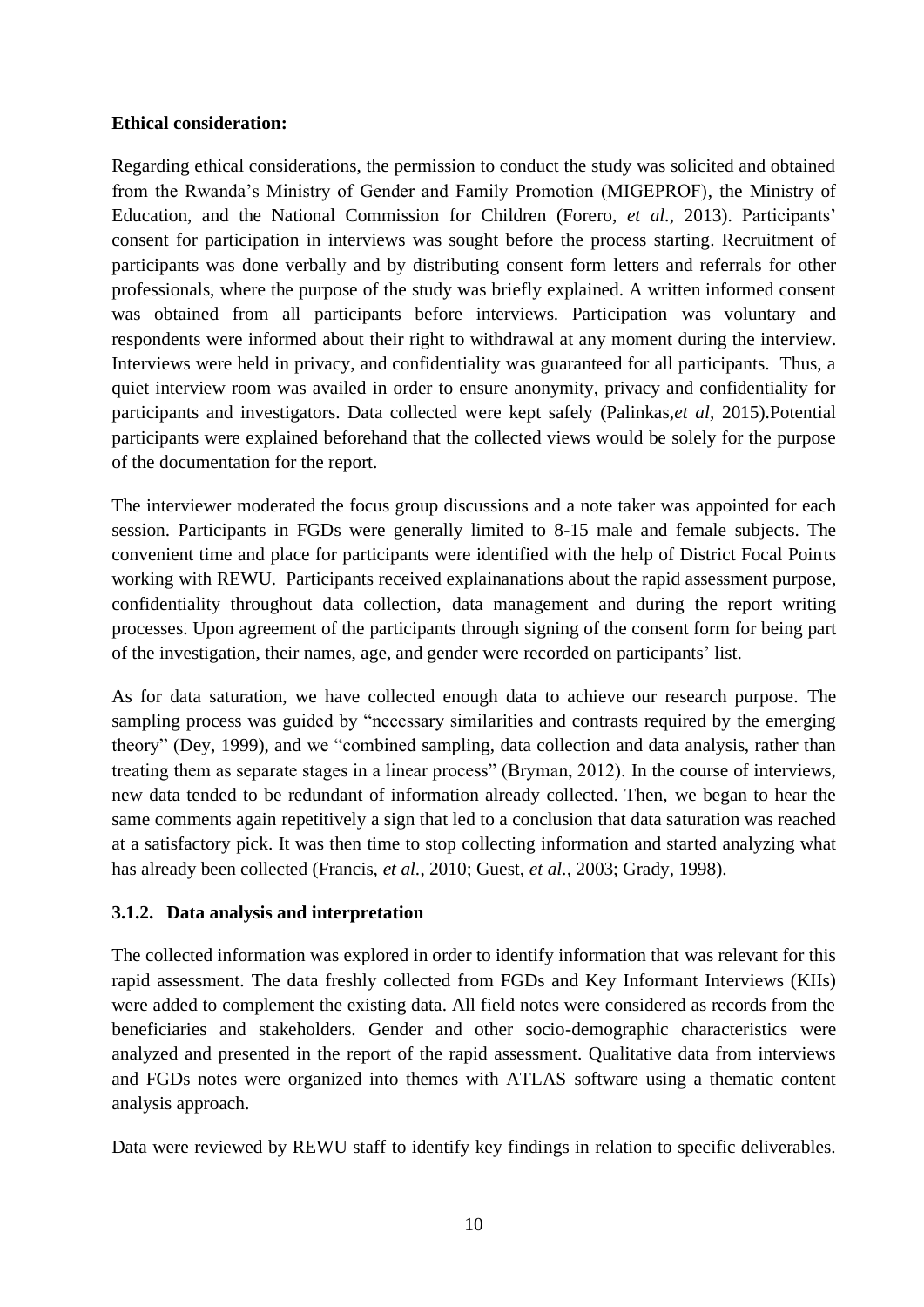Important quotes were selected to illustrate the key findings as participant voice and translated from Kinyarwanda to English in order to be incorporated in the report. Quantitative information from the rapid assessment was analyzed and other reports available at REWU were also considered in different identified themes and were integrated in the Rapid Assessment Report.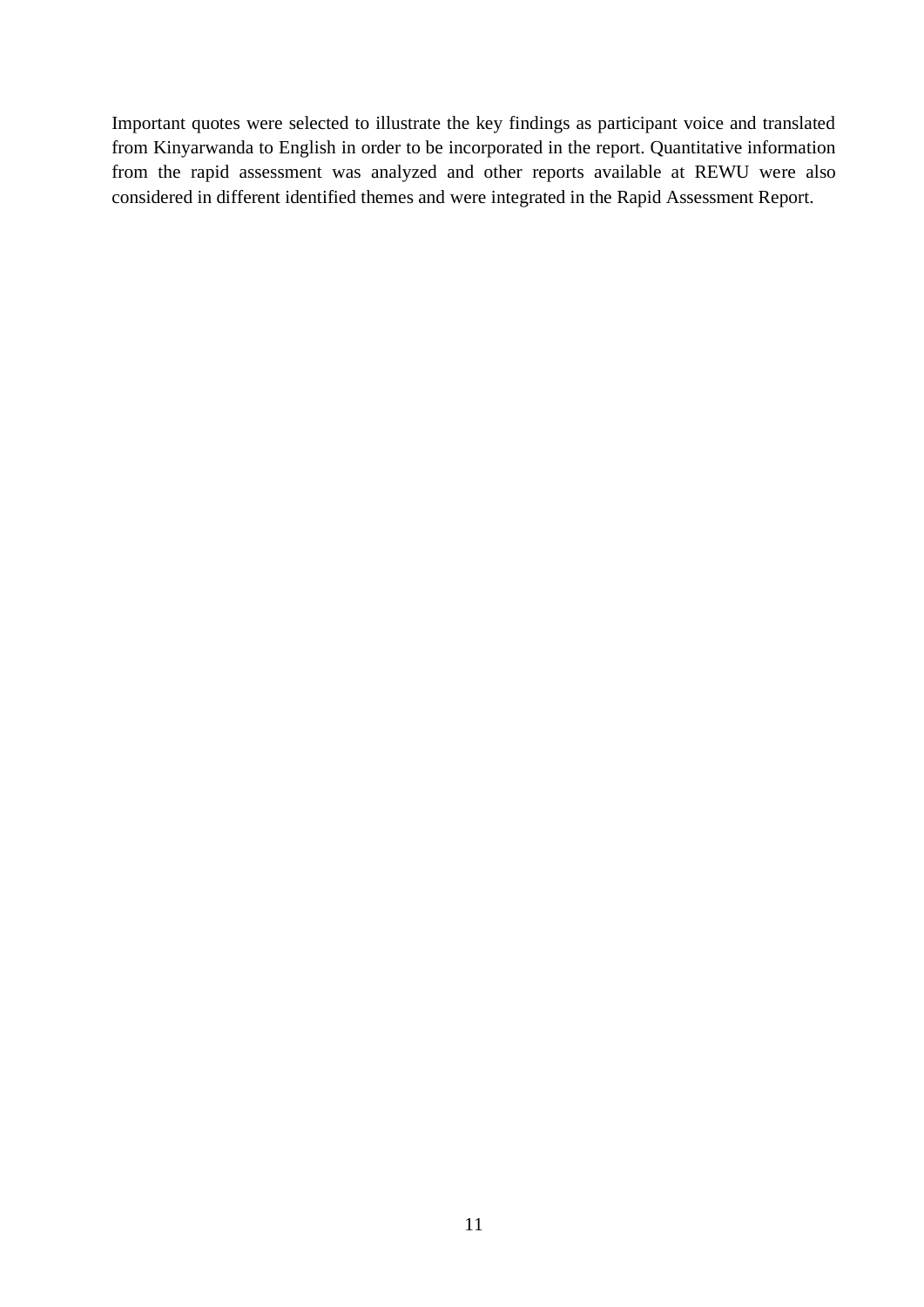## <span id="page-17-0"></span>**4. PRESENTATION OF FINDINGS**

#### <span id="page-17-1"></span>**4.1. Characteristics of Participants**

### <span id="page-17-2"></span>**4.1.1. Characteristics of participants in FGDS**

In total, twelve (12) FGDs were conducted in 8 Sectors visited in Rwamagana District (Nzige and Rubona), Gakenke District (Rusasa and Rushashi), Muhanga District (Muhanga and Shyogwe) and Gicumbi District (Bukure and Shangasha).

In total, 143 participants among them 79 children and 40 parents and community leaders were reached through FGDs. Table 2 shows detailed information on participant with disaggregation place, purpose/reason, kind of information collected from participants among children and community members.

| <b>District</b><br><b>Sector</b> |               | <b>Children</b> |                |        |       | <b>Parents and Community Leaders</b> |      |                |       |
|----------------------------------|---------------|-----------------|----------------|--------|-------|--------------------------------------|------|----------------|-------|
|                                  |               | Age             | Male           | Female | Total | Age                                  | Male | Female         | Total |
|                                  |               | range           |                |        |       | range                                |      |                |       |
| Rwamagana                        | <b>Nzige</b>  | $9-16$          | $\overline{4}$ | 6      | 10    |                                      |      |                |       |
|                                  | Rubona        | $9 - 17$        | 5              | 5      | 10    | 29-53                                | 6    | $\overline{4}$ | 10    |
| Gakenke                          | Rusasa        | 10              | 5              | 5      | 10    | $27 - 46$                            | 6    | 6              | 12    |
|                                  | Rushashi      | $8 - 17$        | 6              | 6      | 12    |                                      |      |                |       |
| Gicumbi                          | <b>Bukure</b> | $8-16$          | 7              | 6      | 13    |                                      |      |                |       |
|                                  | Shangasha     | 11              | 6              | 5      | 11    | 29-58                                | 4    | 5              | 9     |
| Muhanga                          | Muhanga       | $12 - 17$       | 6              | 5      | 11    |                                      |      |                |       |
|                                  | Shyogwe       | $11 - 16$       | 7              | 6      | 13    | $27 - 53$                            | 5    | $\overline{4}$ | 9     |
| <b>Total</b>                     |               |                 | 46             | 44     | 90    |                                      | 21   | 19             | 40    |

#### <span id="page-17-3"></span>**Table 1: Demographic characteristics of participants in FGDs (in numbers)**

### **Sex of children in FGDs**

### <span id="page-17-4"></span>**Figure 1: Sex of children who participated in FGDs (Percentages)**

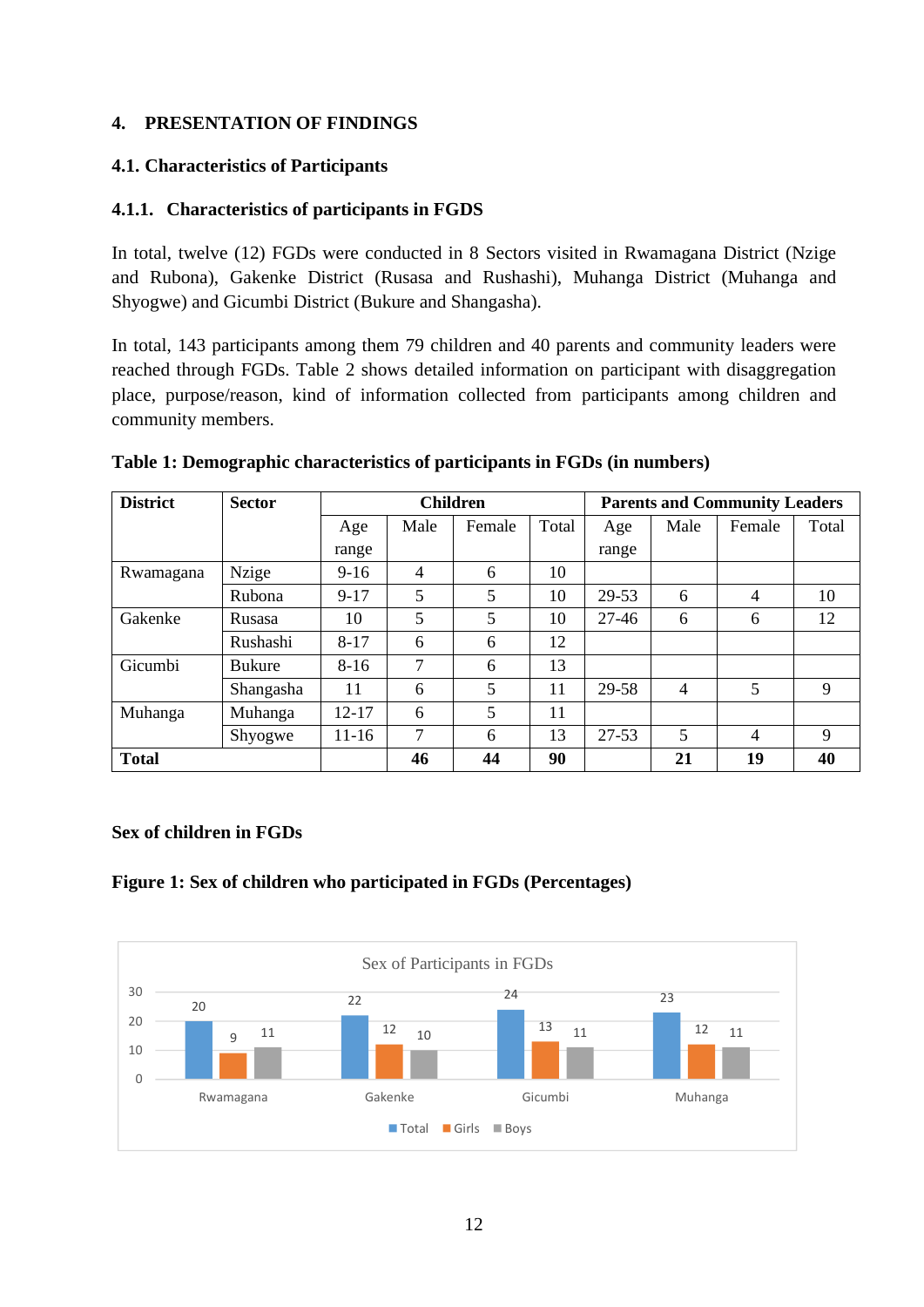Among 89 children reached in four Districts, 46 girls (52%) and 43boys (42%) participated in FGDs from 4 schools including: GS Bugoba in Rwamagana District and GS Kabuga in Gakenke District, GS Shyogwe in Muhanga District and GS Bukure in Gicumbi District.

The female sex was dominantly represented among children in Gicumbi and Gakenke District, where girls were more motivated and active to participate during the FGD sessions while in Muhanga and Rwamagana boys were more available and active than girls.

#### **Sex of parents and community members**



<span id="page-18-0"></span>**Figure 2: Sex of parents and community members who participated in FGDs (%)**

Besides, among 40 parents and community leaders who participated in FGDs, 21(52.5%) were dominantly women comparing with 19 were men (47.5%) from four administrative sectors including: Rubona (Rwamagana District), Rusasa (Gakenke District), Shangasha (Gicumbi District) and Shyogwe (Muhanga District).

Among This category of informants includes 15 parents of contacted children, 6 religious' leaders from the selected sectors, 2 teachers from the selected schools, 6 community leaders (2 women and 4 men). Women were highly represented in both categories probably because they were more available than men, and were not involved in high level positions, which assumingly justifies why the female attendance in FGDs was higher that than the male one.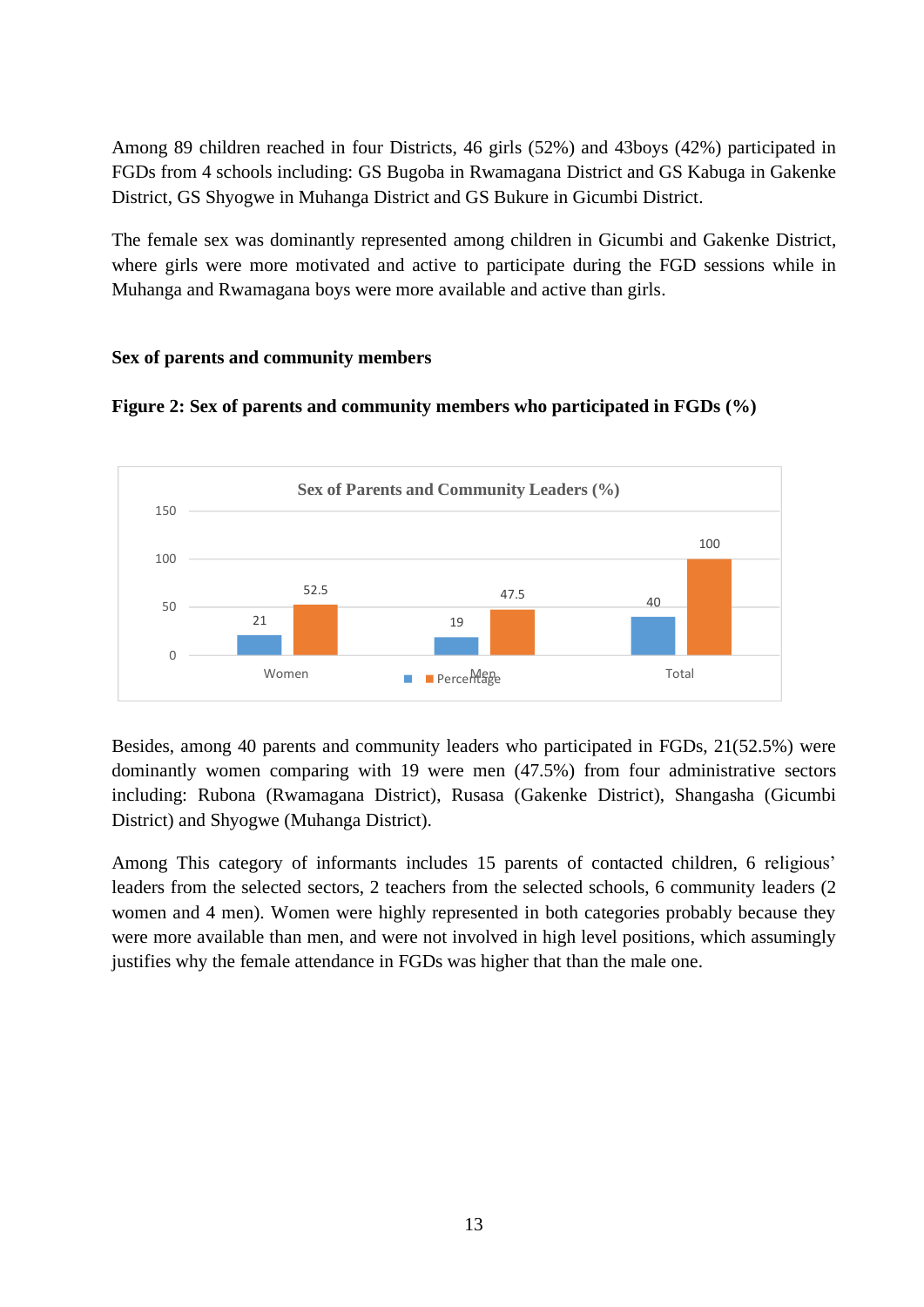### **Education level of parents and community leaders**



<span id="page-19-0"></span>

Figure 3 shows that in all districts, male and female parents had at least the primary education level which evidenced that educated parents were more likely to send their children to school. In general, female parents were less educated mostly with basic education level (primary and secondary). Despite the high number of females in FGDs, 79% of men had at least the secondary education level, compared with 52% of women with the same level. Female community leaders were more likely educated than most of other female parents, because those leaders were representing local government officials or civil society organizations.

In most cases for all districts, it was also assumed that women were majority represented in FGDs of parents and community leaders perhaps because men were busy running income generating activities while women stayed at home for domestic tasks and responsibilities. These mays sensitively have an impact on the capability to be exposed to opportunities for accessing the accurate needed information for both men and women.

Specifically, the population of Gicumbi and Gakenke districts living in the remotest rural area, complained for the lack of electricity in their households and the inaccessibility to a range of communication tools, precisely those channels of information that function with electricity. It was also found out that the parents and community leaders were more educated in semi-urban districts than in rural districts, with more opportunities in town in terms of access financial facilities, information, communication and technology.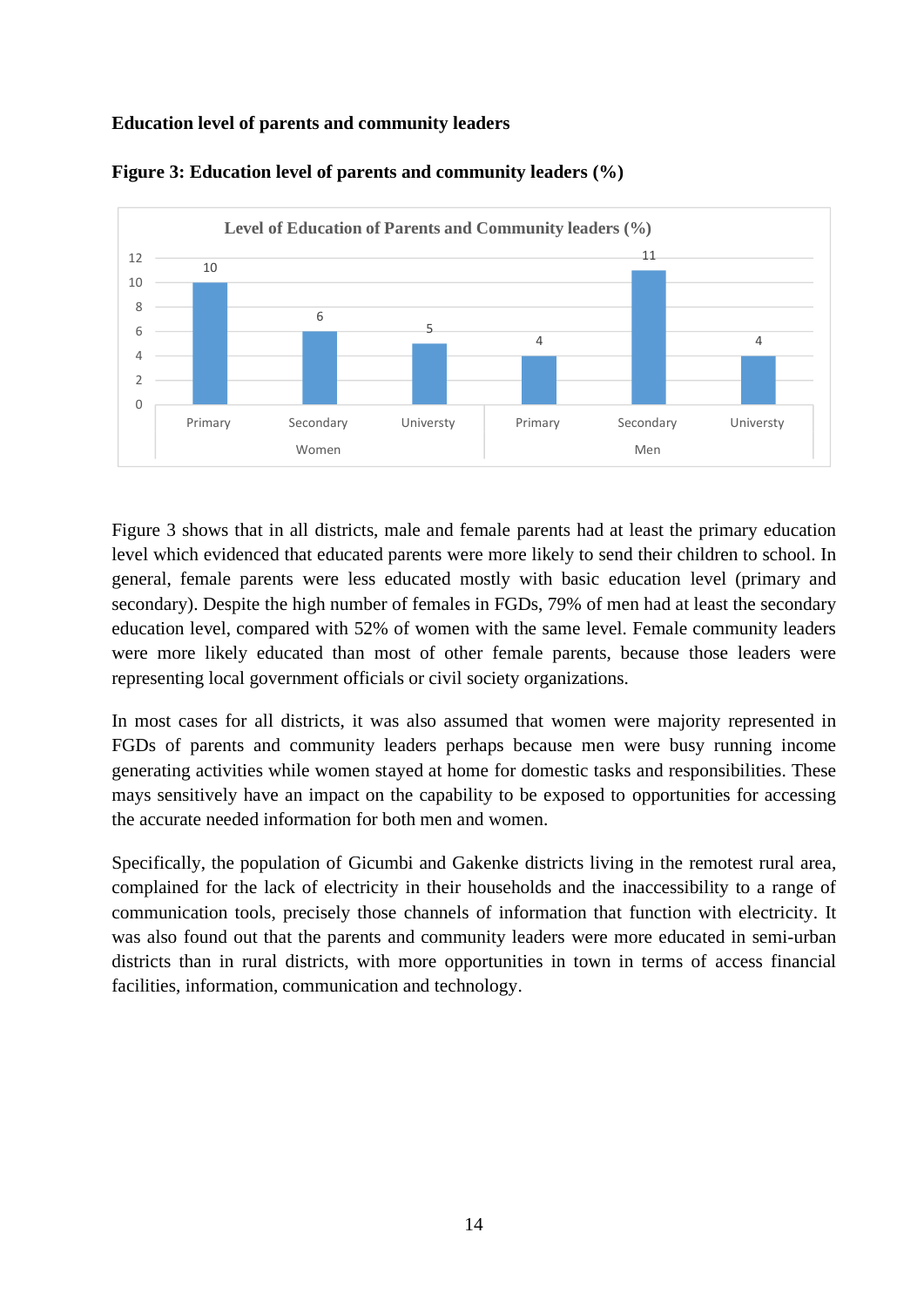## <span id="page-20-0"></span>**4.1.2. Characteristics of key informants**

Interviews were conducted with 24 key informants selected from different working institutions of business opportunities, public and non-governmental institutions that reinforce child protection policies. They provided information on how child rights were repositioned in the national agenda and how the community received information from different sources.

Public and private media houses were also involved in evaluating the level of knowledge about child rights and prevention of child labor and how they can contribute to increase awareness and disseminate accurate information on child rights and prevention of child labor among the populations.

### **Gender characteristics of key informants**

Out of 24 key informants, 8 were females representing 33% and 16 males representing 67%. The figure 6 hereafter portrays the picture of gender and social considerations as male and female.



## <span id="page-20-1"></span>**Figure 4: Gender characteristics of key informants**

Among 24 participants as key informants from public and private institutions inform the community about the SRH. The disproportion between central and decentralized level in terms of women participation in decision making needs a vigorous and continuous mobilization for behavior change. At the level of decision-making men is more represented in different programs at both government and civil society sides. This situation may have a negative impact on the planning process of the programs aimed to promote women empowerment through different sectors of life.

## **Source of key informants**

<span id="page-20-2"></span>Among 24 respondents, 2 were journalists working in media houses, 4 districts, 4 Schools, 1 National Council, 2 Ministries, 4 from schools located in 4 districts, 2 from ministries intervening in child protection program, 1NCC and 7 business players.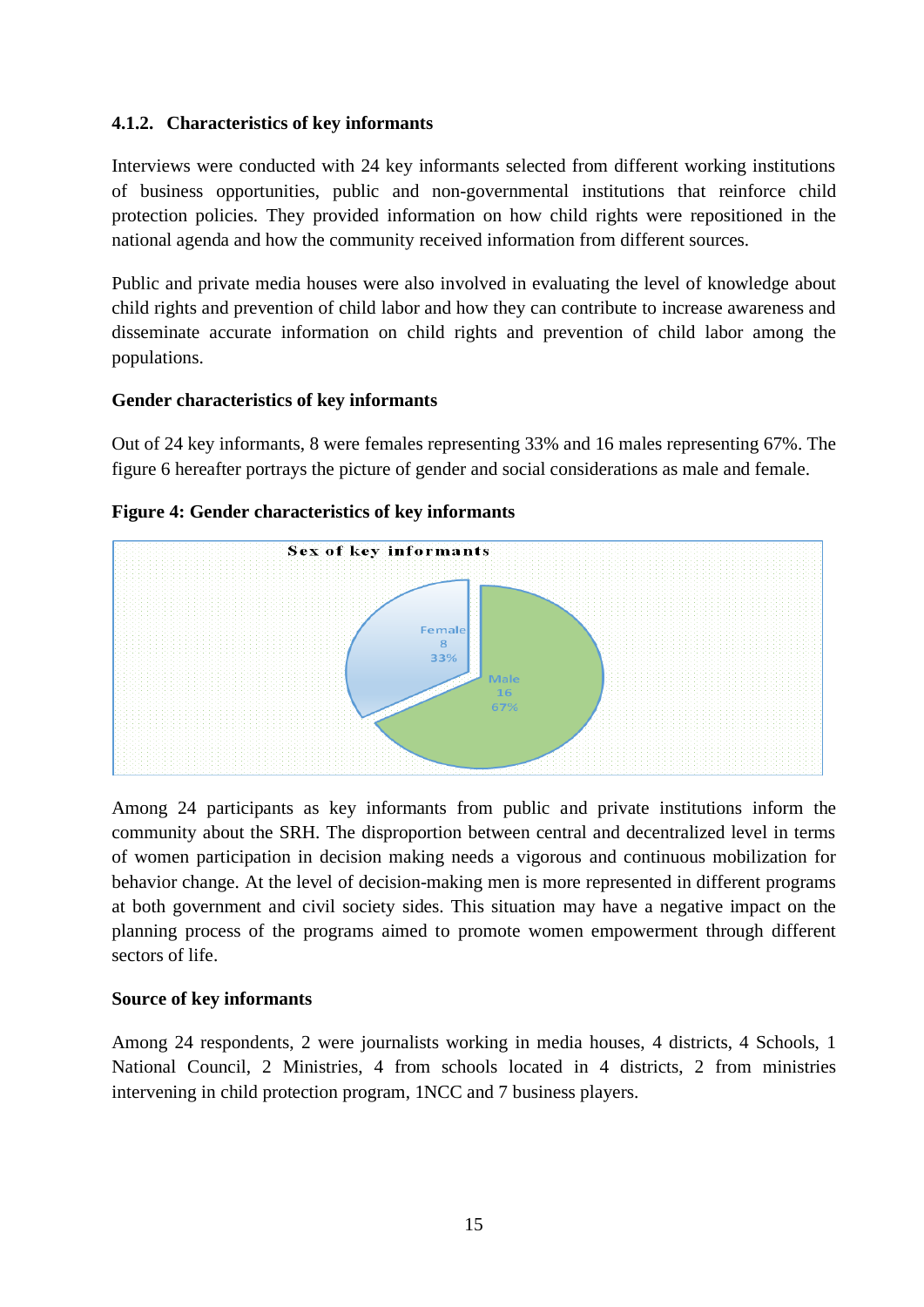



Key institutions were highly represented among key informant interviews, while women (8 out of 24) were lesser represented (33%). Male informants were more likely educated than females, which makes a sounding disproportion of gender equity in decision-making among crosscutting programs that influence the fighting against child labor.

## <span id="page-21-0"></span>**Type of working opportunities available in the community that include children in their activities**

During the rapid assessment, participants provided information on different working opportunities that attract children to experiencing early exposure to work environment. While there is a considerable number of labored children, even many others are not directly working still face insecure and hazardous conditions.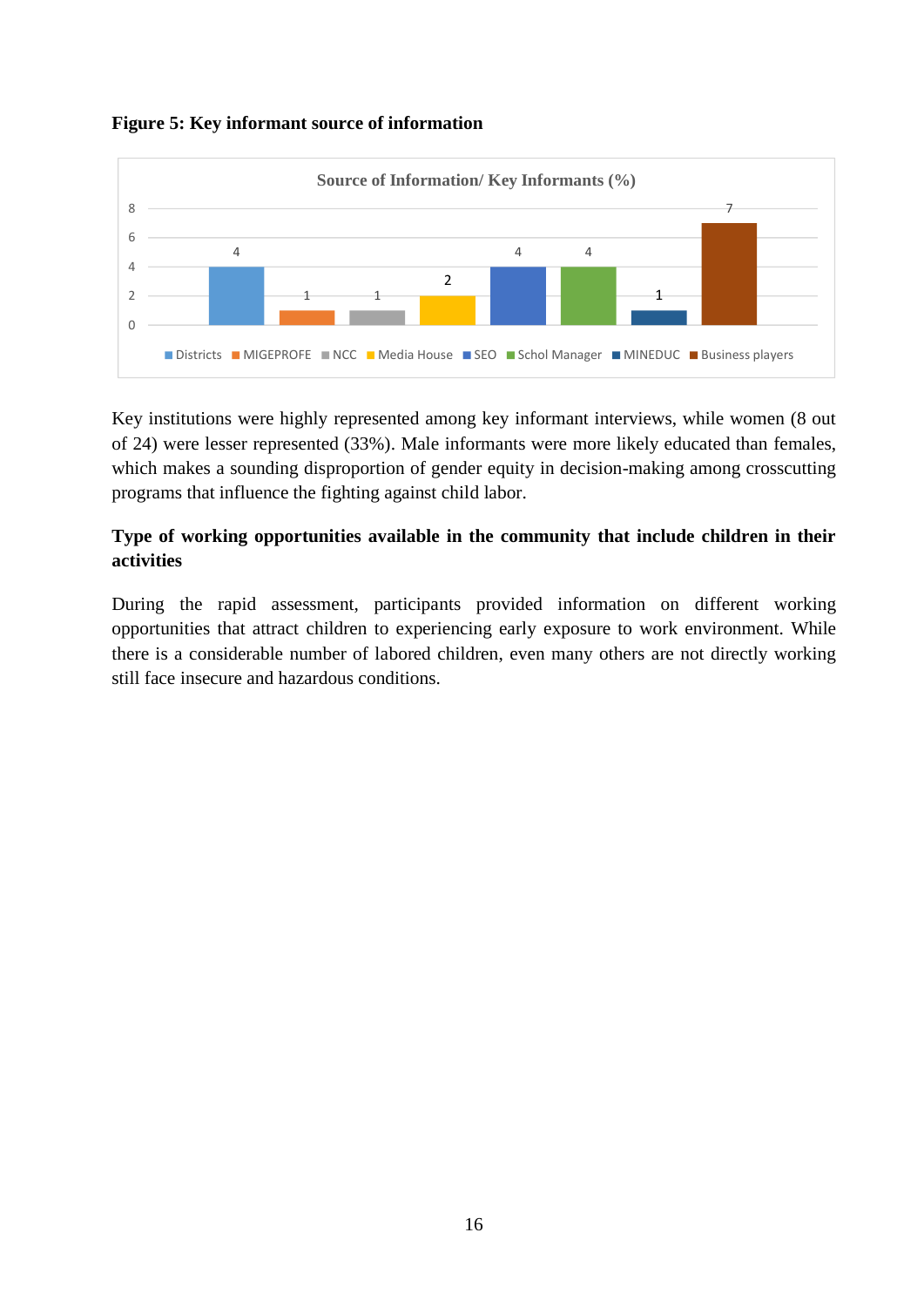| <b>Sector</b>      | <b>Activity</b>                                            | Agree $(\% )$  |
|--------------------|------------------------------------------------------------|----------------|
| <b>Agriculture</b> | Sugarcane and rice production                              |                |
|                    | Banana production                                          | 3              |
|                    | Tea production                                             | 5              |
|                    | Harvesting beans, coffee, manioc, Pineapples Potatoes      | 4              |
|                    | Herding cattle and caring for pigs Cheeps, goats, Chicken, | 6              |
|                    | Transporting goods to the market                           | 6              |
| <b>Industry</b>    | Construction                                               | $\overline{4}$ |
|                    | Producing charcoal                                         | 5              |
|                    | Fetching water and laying bricks                           |                |
|                    | <b>Making Bricks</b>                                       | 8              |
|                    | Mining                                                     | 8              |
| <b>Services</b>    | Domestic work                                              | 5              |
|                    | Collecting scrap metal                                     | 6              |
|                    | Carrying heavy loads,                                      | 5              |
|                    | Pottering                                                  |                |
|                    | Vending                                                    | 3              |
|                    | <b>Begging</b>                                             | 3              |

<span id="page-22-0"></span>**Table 2: Sectors and activities identified according to interviewed children**

Across the occupation categories, 89% contacted children replied that they have experienced child labor condition at least once. The following chart shows the number of children who confirmed that they had experienced the child labor per sector.

<span id="page-22-1"></span>**Figure 6: Child Labor Situation per Main Occupation**

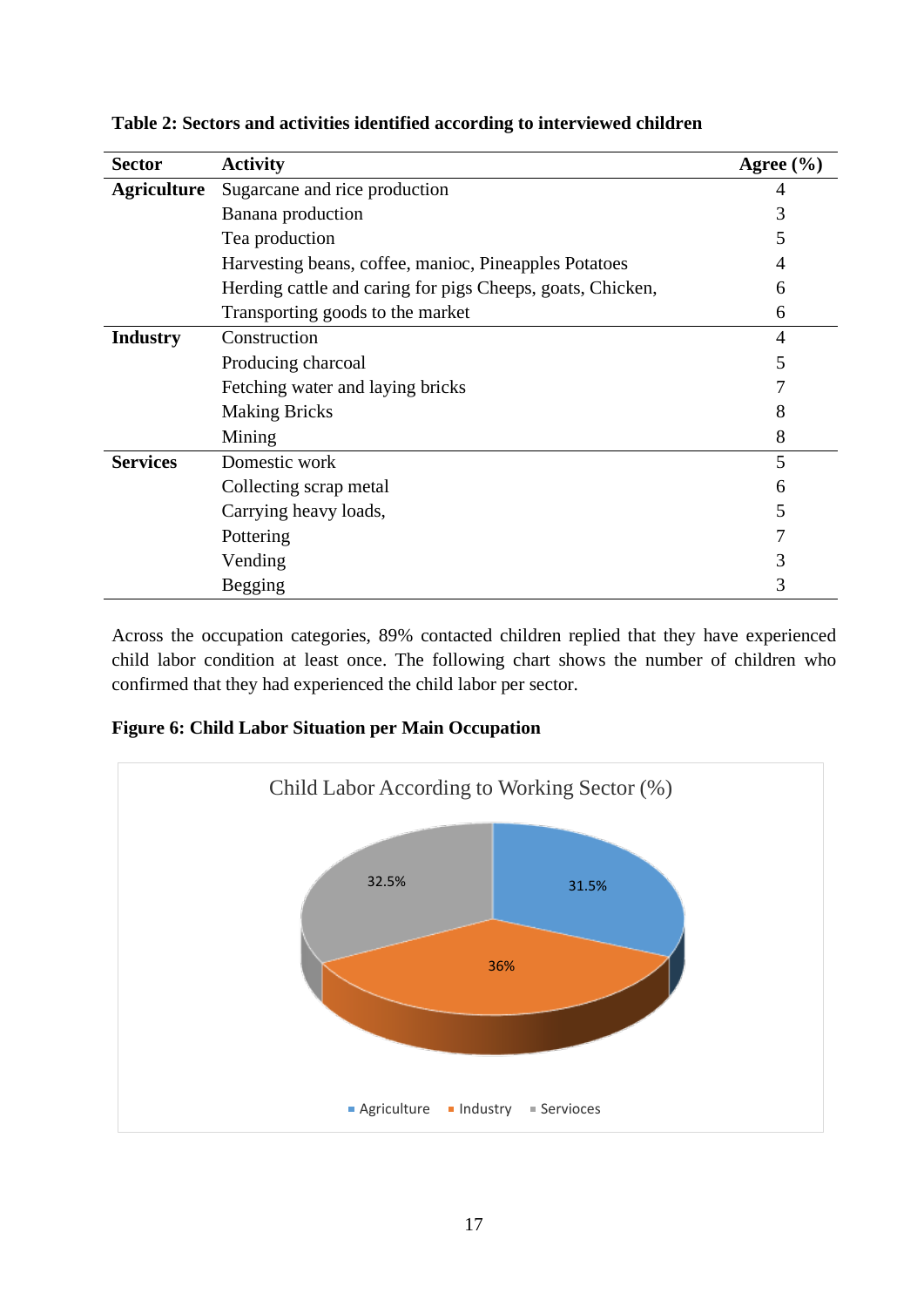The most frequented working sectors by children include generally: industry (36%), domestic services (32.5%) and agriculture (31.5%). This assertion is supported by several past studies (Government of Rwanda, 2008; ILO, 2011; and World Bank, 2011).

## <span id="page-23-0"></span>**4.1.3. Children frequency in community activities**

Based on provided information from contacted children, children from each district are involved in different working sectors. In Rwamagana District, most of respondents confirmed to be involved in service (43%) and agriculture (38%) sectors.

In Gicumbi District, children were found actively working mainly in industry (48%) and agriculture (36%), and this situation was similar to that of Gakenke District (35%) and (34%) respectively. Muhanga presents a slight difference in terms of child labor situation per working sector where 34% represents the industry sector, 33% the service segment and 33%the agriculture domain.



<span id="page-23-1"></span>

According to contacted children in four districts, child labor situation appears in different forms depending on the type of activities and working sector. Bricks making and mining are on the top, while pottering and water fetching when making bricks and construction activities are on the second position.

Girls do not have the same access as their brothers and this is due to the cultural norms where a girl is always with her mother in chicken to prepare food for the household members. In addition, most of child labor related job markets offer hard manual works that require physical strengths, which makes it more attractive to boys than girls. However, families headed by women do not have a difference between boys and girls in terms of exposure to early working condition.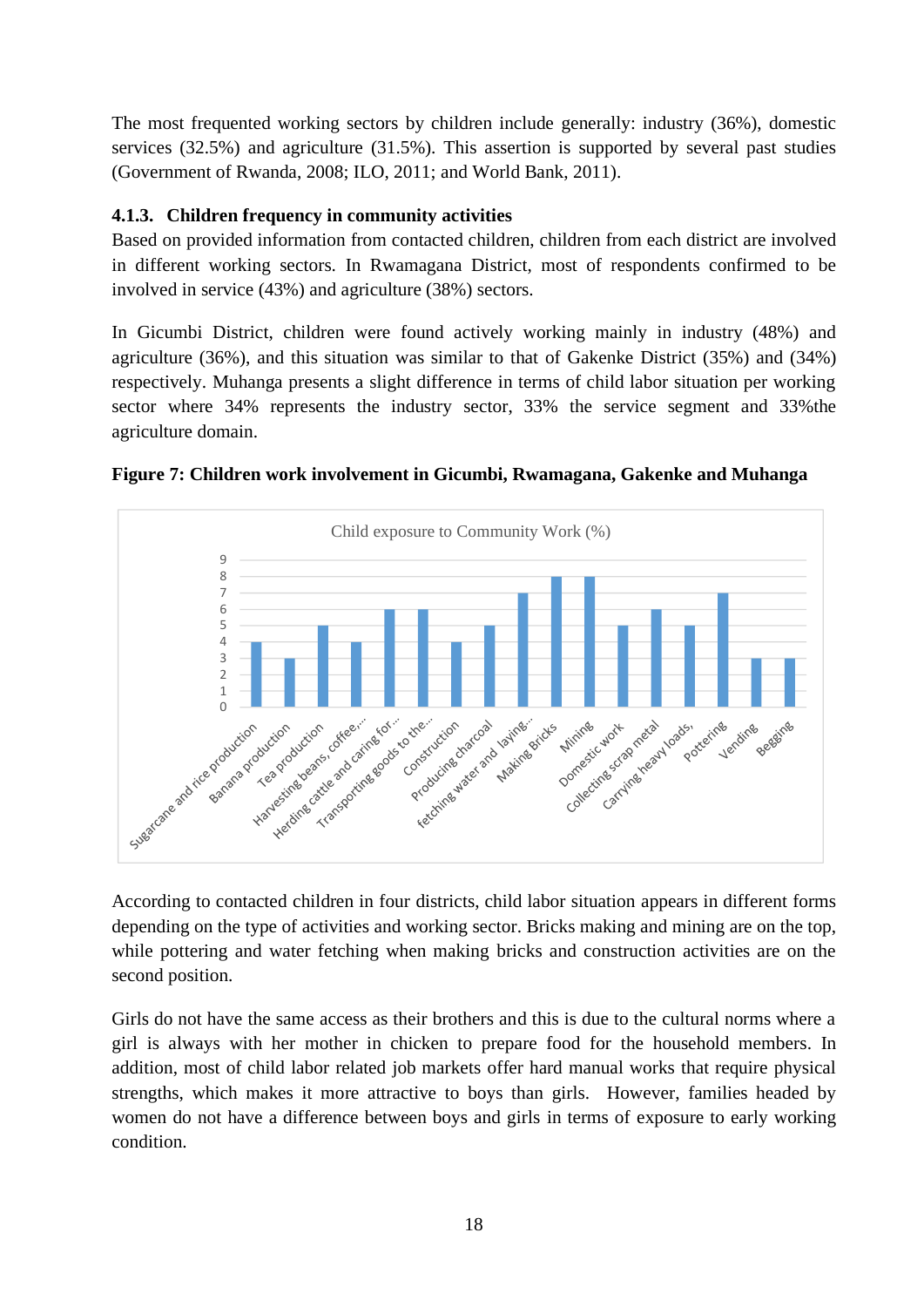#### <span id="page-24-0"></span>**4.1.4. Children's occupations according to parents and community leaders**

In general, the most two highlighted sectors by parents and community leaders involving children in their daily activities include agriculture and industry. This assertion was totally matching with the one reported by the interviewed children according to whom these sectors are frequently attended for earning their wages.

| <b>Sector</b>   | <b>Activity</b>                                            | Agree $(\% )$  |
|-----------------|------------------------------------------------------------|----------------|
| Agriculture     | Sugarcane and rice production                              |                |
|                 | Banana production                                          |                |
|                 | Tea production                                             | 3              |
|                 | Harvesting beans, coffee, manioc, Pineapples Potatoes      | 3              |
|                 | Herding cattle and caring for pigs Cheeps, goats, Chicken, | 3              |
|                 | Transporting goods to the market                           | 3              |
| Industry        | Construction                                               | 3              |
|                 | Producing charcoal                                         | $\overline{2}$ |
|                 | Fetching water and laying bricks                           | 3              |
|                 | <b>Making Bricks</b>                                       | 2              |
|                 | Mining                                                     | 3              |
| <b>Services</b> | Domestic work                                              | 3              |
|                 | Collecting scrap metal                                     | 3              |
|                 | Carrying heavy loads,                                      | 3              |
|                 | Pottering                                                  | $\overline{2}$ |
|                 | Vending                                                    | $\overline{0}$ |
|                 | Begging                                                    |                |

<span id="page-24-1"></span>

| Table 3: Sectors of activities identified by parents |
|------------------------------------------------------|
|------------------------------------------------------|

#### <span id="page-24-2"></span>**Figure 8: Occupations versus degree of child labor**

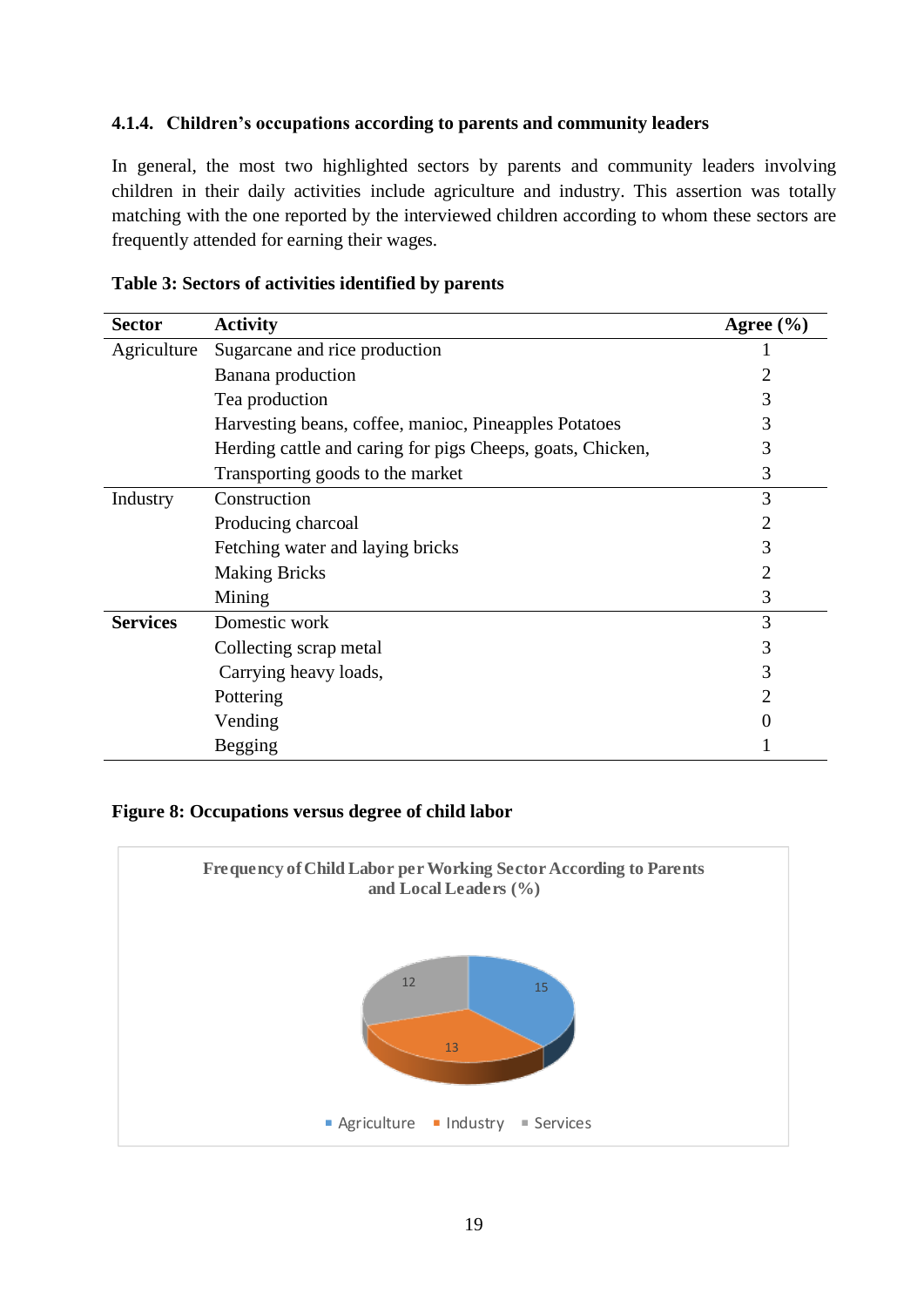Parents and community leaders in all districts provided information on how children are involved in working sector activities. Contrary to the contacted children, parents and community leaders in all districts confirmed that on one hand children are mostly interested in agriculture whereby on the other hand both services and industry present almost the same level of attraction to children.



## <span id="page-25-1"></span>**Figure 9: Attracting activities for children willing to earn money according to parents and community leaders**

### <span id="page-25-0"></span>**5. Causes of child labor by participants**

During the rapid assessment, participants including students, parents and community leaders came up with very constructive contribution of statements. Students confirmed that they seek work because of the poverty faced by their parents who are unable to care for the basic needs of their children. They also argued that, at early age when children start their school education, they may meet with requests from their neighboring families in terms of domestic work for which they rewarded with food, fruits, coins to buy sweats, breads, etc. Some families motivate their children to look for work in order to support insufficient family income, for example children may get employed for supplying water to the neighboring construction sites. Similarly, as parents lack money for school education requirements, children spend their days working for some money, hoping to financially support their parents.

Students and parents all confirmed that poor control of children play a major role in child labor situation in Rwanda. During free time like holidays especially in the period of COVID-19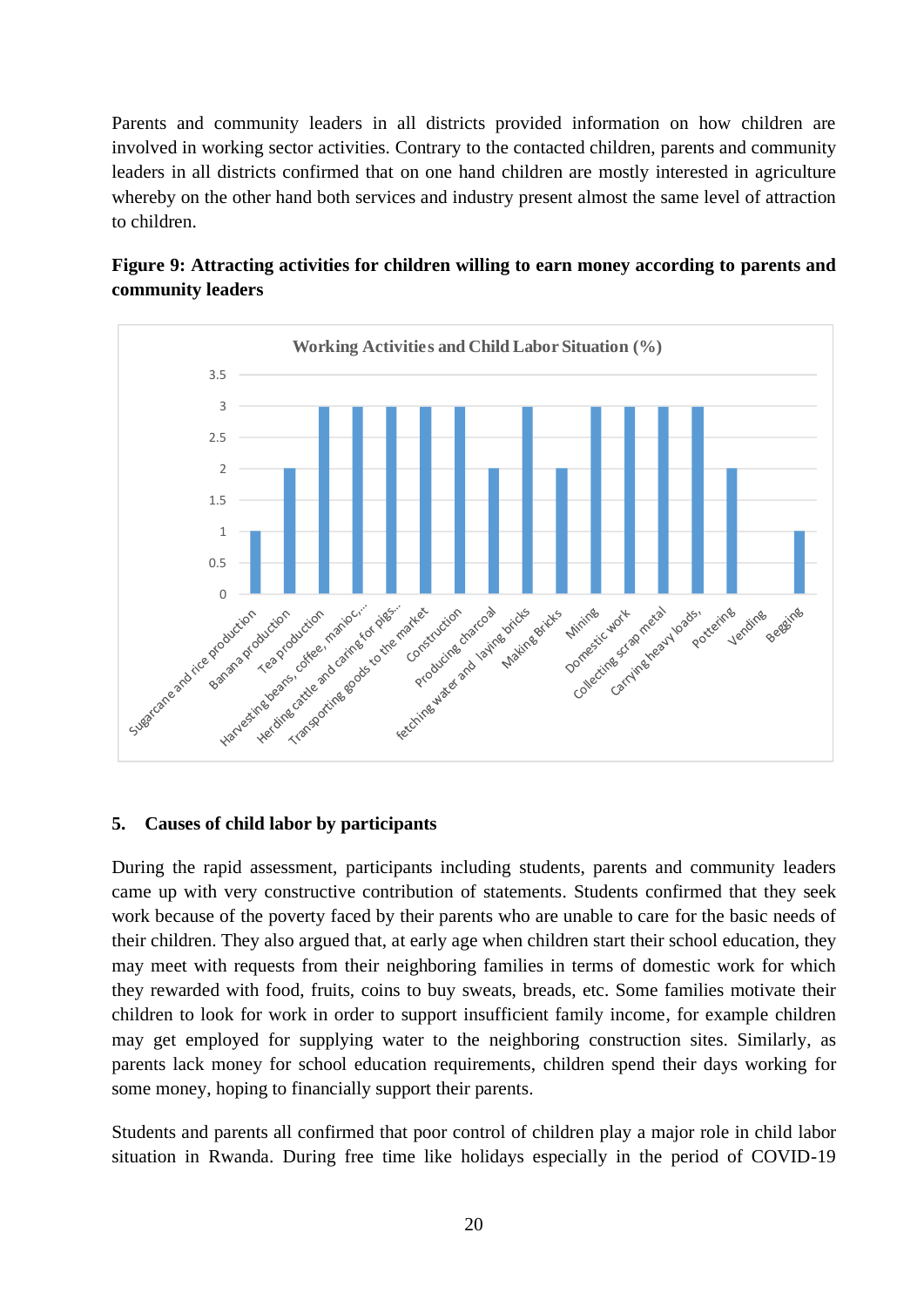lockdown where all schools are closed, parents do not get enough time to follow up their children. Over working hours most of parents leave their families for job or other income related opportunities. In such a case, children are exposed to any kind of exploitative activity that can push them from home without notice of their parents.

Key informants noted also that some of business players and entrepreneurs lack the awareness on the reality of child labor and its related consequences. They really commit mistakes due to lack of information on child protection policy and unscrupulously engage them in their institutional activities. Other entrepreneurs consider children as a source of cheapest workforce than adult persons. and also, because children are so rapid and flexible, thus they can accomplish their task in shorter period more than adults. Orphanhood is another factor leading to child labor; children with no parents/guardians are more exposed to child labor in order to survive or supporting their young siblings.

## <span id="page-26-0"></span>**6. Communication tools used by the community to access the media in place**

During the rapid assessment, participants provided information on the different tools when they want to seek information or key messages from media on child labor. The most used in general is the radio receiver while TV screen and computers are used by some wealthy families. Sometimes phone messages can be received too.

### <span id="page-26-1"></span>**6.1. Availability of communication tools among contacted children**

<span id="page-26-2"></span>**Figure 10: Access to communication tools among children in Muhanga, Rwamagana, Gakenke and Gicumbi Districts**



In all districts, communication tools and handsets were available. Both girls and boys had approximately the same access to communication tools, which is a good indicator of children's equal treatment. There was no significant difference between boys and girls to telephone possession as good indicator of technology availability in rural regions.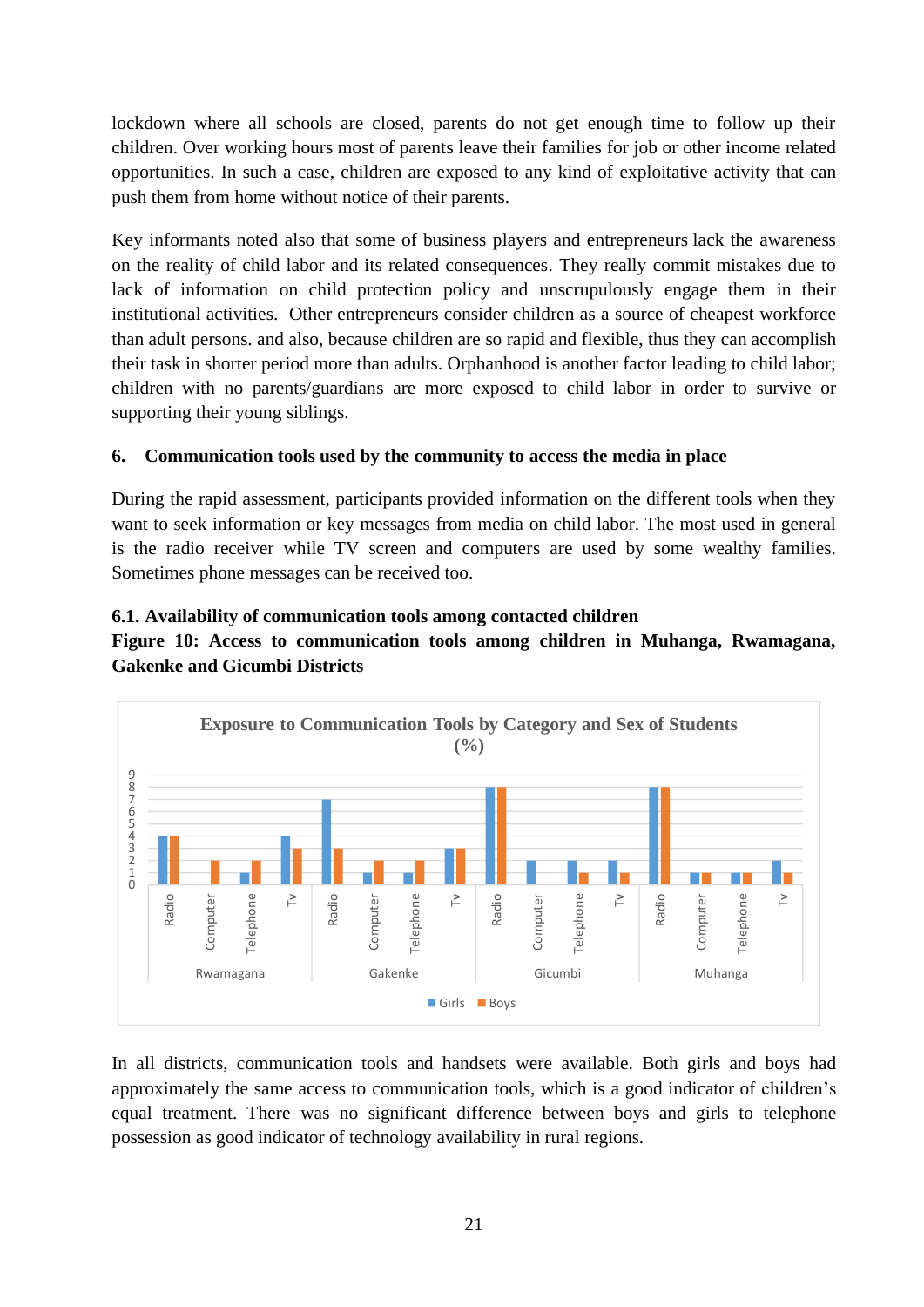#### **Availability of communication tools among parents and community leaders**

#### <span id="page-27-1"></span>**Figure 11: Availability of communication tools among parents and community leaders**

Two most used communication tools by parents in all districts were radio and television sets (85%). Nevertheless, few families had TV sets, but computers were generally scarce.



#### <span id="page-27-0"></span>**6.2. Use of communication tools by students, parents and community leaders**

During the rapid assessment, the key informants including students, parents and community leaders were convergent on the following statements:

- Almost all children confirmed that they have access to radio, TV and phones at home after school. They recognized their close cooperation with parents, sisters and brothers for the use of phones and other handsets owned by their parents. They said that parents provide gifts to their children including phones in case of good performance at school.
- Children and parents of Muhanga and Rwamagana have access to all communication handsets, mostly radio, phones, TV and sometimes computers and newspapers.
- Both girls and boys have the same exposure and access to communication tools but girls have a limitation to follow them because after school they are busy with household's tasks.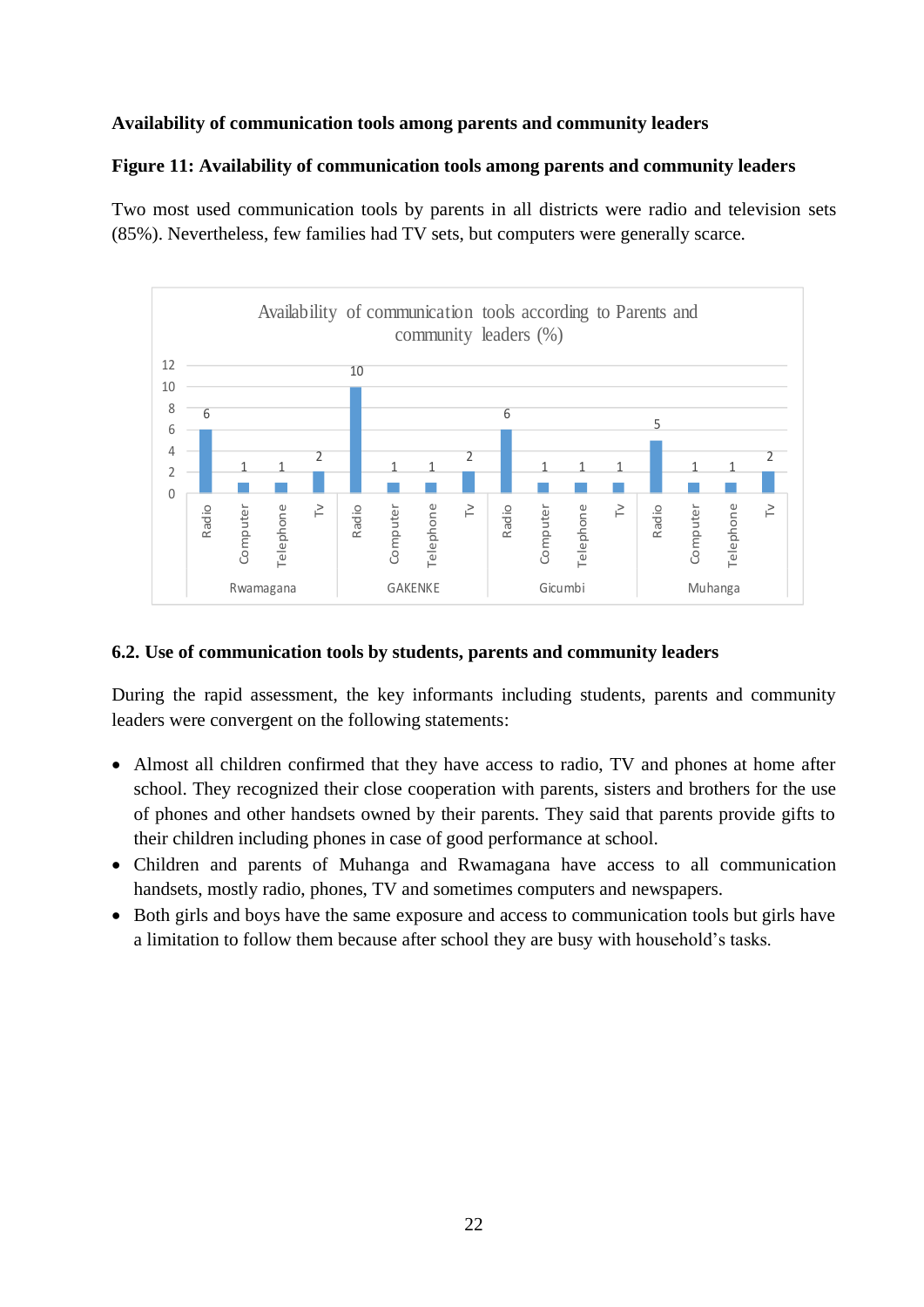## <span id="page-28-0"></span>**7. ROLE OF PRIVATE, TRADE UNIONS AND GOVERNMENT INSTITUTION IN CHILD RIGHT AWARENESS AND ADVOCACY**

The rapid assessment collected views and other information on how private, trade union and government institutions contribute to improve access to child labor prevention information. The role of these institutions was discussed with participants including students, parents and community leaders and KIs. It was time to collect advices on how to improve information accessibility dissemination of accurate information and community education on child rights and child services.

From FGDs and interviews, the participants requested to provide knowledge and skills on Child labor prevention using media houses in place with emphasis on laws, rights, programs implemented by the government and civil society organizations. Active participation in child protection will contribute to create broader societal support and institutional accountabilities to child right programming, laws and policies that promote and protect the human rights child in relation to their needs. *"No media no information, no information, no improvement* "said a female journalist on a private radio station. Considering the rapid assessment findings from views of participants, stakeholders in child protection and right play a big role as follows:

- National advisory committee on Child Labor: representatives from MIFOTRA, the Ministry of Youth, the Ministry of Education, MIGEPROF, the Ministry of Local Government (MINILOC), the Ministry of Sports and Culture, RNP, the National Human Rights Commission, the ILO, UNICEF, the Private Sector Federation, meet on quarterly basis. They discuss on governmental efforts related to the worst forms of child labor, review child labor laws, advocate for the inclusion of child labor policies in national development plans, oversee the implementation of child labor interventions, and conduct field visits to assess the prevalence of child labor and to raise awareness of child lab.
- National Commission for Children (NCC): Overseen by MIGEPROF and supported by a board of directors and an advisory council of 14 institutions monitor, promote, and advocate for children's rights; develop action plans to protect children from abuse and exploitation.
- Local Committees: Monitor incidents of child labor nationwide through 149 local committees. In the case of the Child Labor Committees, implement policies developed by the Inter-Ministerial Steering Committee on Child Labor in 30 districts and coordinate district labor inspectors, police, and social services officers in conducting inspections, enforcing labor laws, and providing social services to child labor victims.
- Trade union: Advocate, trains and shares information to other institutions in order to fight against worst form of child labor because trade union is based and represented in the companies where children works.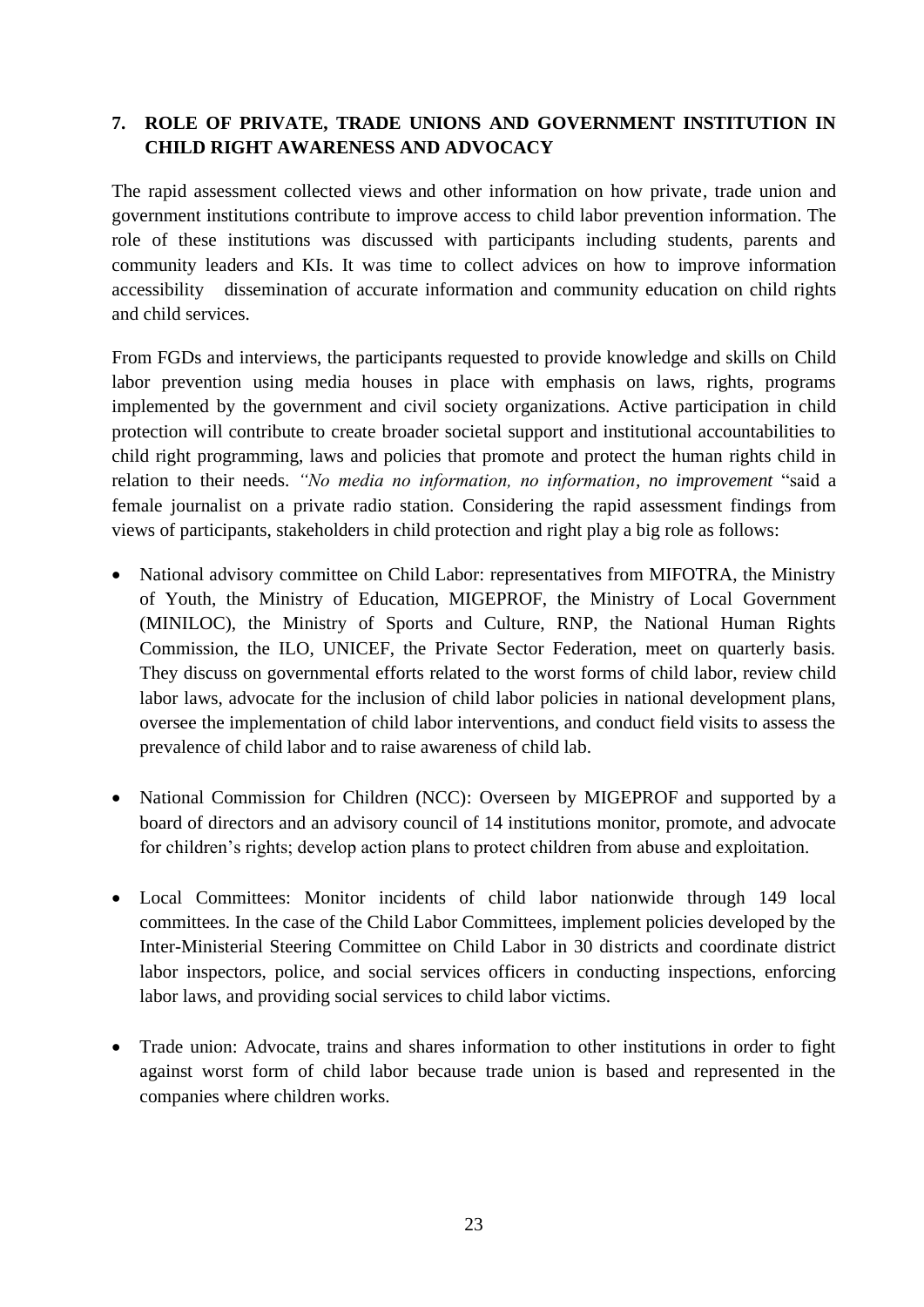#### <span id="page-29-0"></span>**8. STRATEGIES TO ELIMINATE EXPLOITATIVE CHILD LABOR**

Child labor and its associated problems cannot be considered in isolation. They must be addressed by holistic interventions that focus on the cross-cutting dimensions of child labor, and that articulate a common vision of success.

#### 8.1. **Empower families in poverty in order to improve their socioeconomic conditions**

Governments and partners should "act together to empower children, their families and communities to end poverty". The Convention on the Rights of the Child (UNCRC) sets out the civil, political, economic, social and cultural rights of every child, regardless of their race, religion or abilities. In particular, the Convention recognizes the right of every child to a standard of living adequate for the child's physical, mental, spiritual, moral and social development. Poverty hurts children's development and, in turn, leads to lower income and health in adulthood. When child poverty is recognized as a denial of children's human rights then people in positions of responsibility and power are legally bound to promote, protect and fulfill children's rights. Above all, it is imperative to recognize and address the specific discriminations experienced by the girl child (United Nations, 2019).

#### 8.2. **Provide free education for all children in poverty**:

Although Rwanda has introduced free education as part of government policy to improve school enrolment in general and the attendance of deprived children in particular; there is a strong effect of the sibling position of the child in the household and its relation to the household head. Substantial numbers of orphans in Rwanda do not profit from the free education policy and part of the children leave before completing school, in particular girls. Free education is only one step towards a more equitable distribution of educational opportunities (Nkurunziza, *et al.,* 2012). The role of education in preventing and combating child labor has been recognized worldwide. Education provides children with an opportunity to break the cycle of poverty and to gain important social, personal and cognitive skills.

#### 8.3. **Free school meals for all children in poverty**

They should be available to children from the lowest income families. Eating a school meal helps children to stay healthy and improves behavior and learning. Getting free school meals often means children can also get help with school clothing allowances, school trips, music lessons and access to leisure centers.

#### 8.4. **Deliver vocational training to youths**:

In order for young people to experience a smoother transition to jobs, countries should strengthen the vocational part of their school-based education and bring existing vocational education and training systems closer to the current needs of the labor market. (Foundation, Vol. 9, Nos. 1–2 (2013) and al.), vocational education provided in the framework of secondary schooling (vocational schools or vocational tracks) has to be modernized and complemented with phases of practical work experience, for example, via internships or spending the final year with an employer. Employers need to be consulted regarding the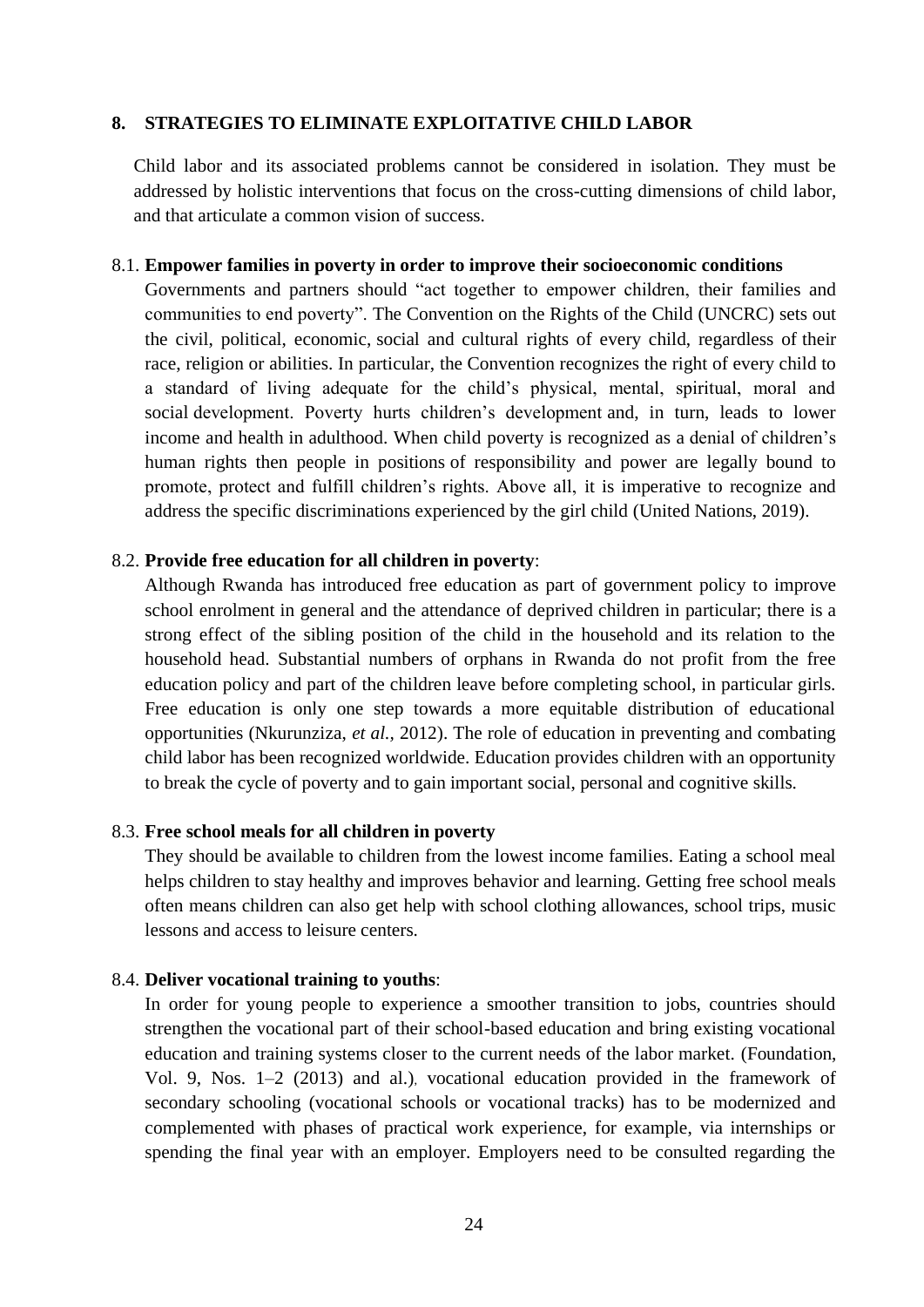design of vocational schooling curricula, which requires a systematic coordination with networks or associations of employers. Furthermore, transition to further education, including tertiary education, should be facilitated in order to avoid a negative perception of vocational education as a dead-end option. Finally, in some countries reducing vocational education fees can help increase enrollment.

#### 8.5. **Sensitize the Community:**

Inciting community action to mitigate rates of rural child labor decreases the chances that children will fall victim to the worst, most exploitative forms of labor. Of course, this ruralbased approach will not work for the many children born and raised in urban areas who also fall victim to the worst forms of child labor. Nevertheless, this strategy will help ensure that rural children, who comprise the vast majority of all children exploited by harmful labor, will be less likely to drop out of school, to be enticed to leave their communities in search of better employment in urban areas, to fall victim to trafficking networks, or to become involved in gangs, organized crime and other illicit activities.

<span id="page-30-0"></span>In addition, women can significantly contribute to reducing rates of child labor in their homes and in their communities. Women who are empowered and keenly aware of the dangers associated with child labor have proven vital to reducing child labor and keeping their children in school. Conversely, women can also fuel child labor when they are unaware of its potential dangers and do not understand the mitigating power of education; this is illustrated by their implicit or explicit approval of children dropping out of school to pursue fulltime employment. A comprehensive analysis of how women help mitigate or exacerbate rates of child labor is urgently needed.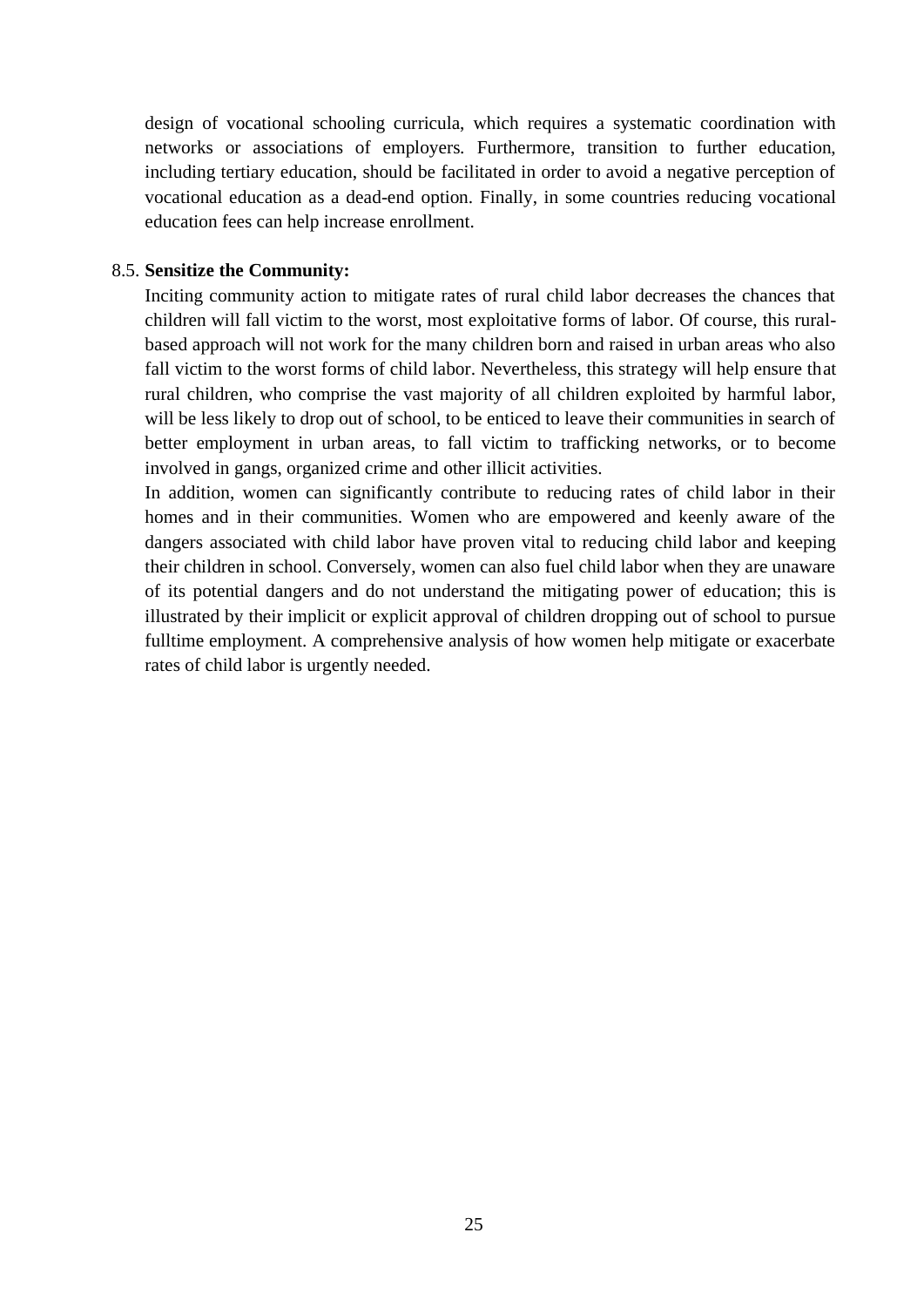#### **REFERENCES**

AllAfrica (2011). "Rwanda: Mining Co-Op Closed Over Employing Children

Asiimwe, B. (2012). "Human trafficking racket busted." newtimes.co.rw [online] April 16

- Basu, K. (1999). Child labor: Causes, consequence, and cure, with remarks on international labor standards. Journal of Economic Literature 1999; 37(3):1083-1119.
- Bryman, A. (2012). How many qualitative interviews is enough? In: Baker, S.E., Edwards, R. (eds.) How Many Qualitative Interviews is enough? Expert Voices and Early Career Reflections on Sampling and Cases in Qualitative Research, 18–20; ESRC National Centre for Research Methods, University of Southampton, Southampton
- Dey, I. (1999). Grounding Grounded Theory: Guidelines for Qualitative Inquiry. Academic Press, San Diego
- Forero R, Hillman K, McDonnell G, Fatovich D, McCarthy S, Mountain D, Sprivulis P. (2013). Validation and impact of the four-hour rule/NEAT in the emergency department: a large data linkage study; Sydney, Perth, Brisbane Canberra: National Health and Medical Research Council
- Government of Rwanda (2008). *Rwanda National Child Labor Survey;* Kigali, Rwanda
- Grady, M.P. (1998). Qualitative and Action Research: A Practitioner Handbook. Phi Delta Kappa Educational Foundation, Bloomington
- Guest, G., Bunce, A., Johnson, L. (2006). How many interviews are enough? An experiment with data saturationand variability;*Field Methods* 18(1), 59–82
- Francis, J.J., Johnston, M., Robertson, C., Glidewell, L., Entwhistle, V., Eccles, M.P., Grimshaw, J.M.: Whatis an adequate sample size? Operationalising data saturation for theory-driven interview studies; *Psychol. Health* 25(10), 1229- 1245 (2010)
- Hindman, H. (2009). The World of Child Labor. M.E. Sharpe; ISBN 978-0-7656-1707-1
- International Labor Office (2002a). A future without child labor; Global report under the followup to the ILO Declaration on Fundamental Principles and Rights at Work (Geneva, ILO)
- International Labor Office (2002b). International Programme for the Elimination of Child Labor; Every child counts: New global estimates on child labor, (Geneva, ILO)

International Labor Office (2004). Child Labor; A text book for university students; Geneva

International Labor Organisation (2011). International and national legislation - Child Labor; Geneva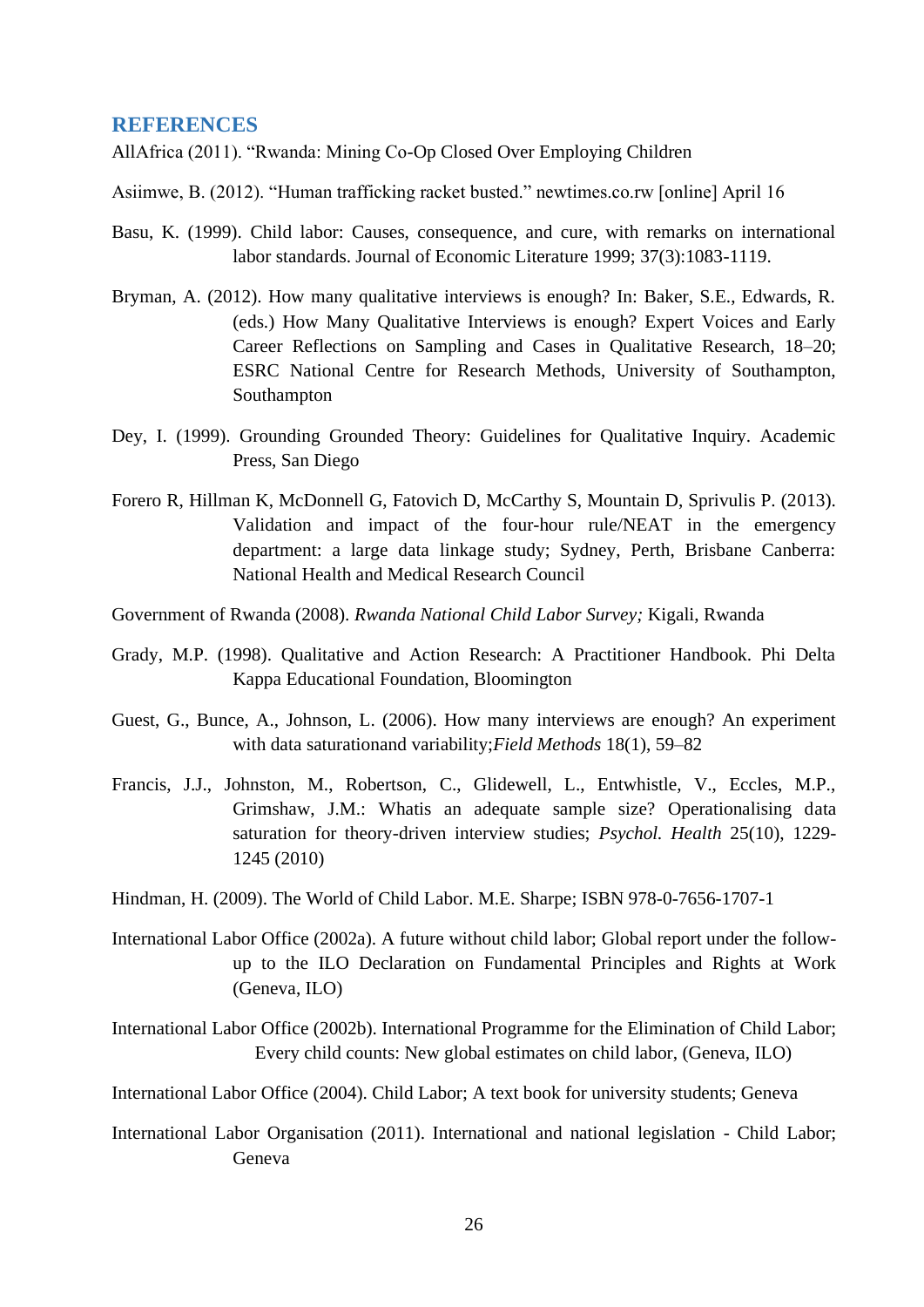International Labor Office (2011). *Children in hazardous work: What we know, What we need to do.* Geneva, International Labor Organization

International Labor Office (2011). *Children in hazardous work: What we know, What we need to do.* Geneva, International Labor Organization

International Labor Office (2012). *Domestic Labor*, International Labor Organization

International Labor Organisation (2012). What is child labor? Geneva: ILO

- ILO Committee of Experts (2012). Individual Direct Request Concerning Minimum Age Convention, 1973 (No. 138) Rwanda (ratification: 1981) Published: 2012.
- Khakshour, A., Abbasi, M.A., Sayed, J.S., Masumeh, S. (2015). Child Labor Facts in the Worldwide: A Review Article; *International Journal of Pediatrics, 3(1-2): 14*
- Kisambira, T. (2009). "Child Labor is a Threat to Rwanda's Vision 2020
- Ministry of Finance and Economic Planning (2019). Rwanda Voluntary National Review Report; Kigali-Rwanda
- Ngabonziza, D. (2011). "27 rescued from child labor." newtimes.co.rw; Kigali, Rwanda
- Nkurunziza, J., Broekhuis, A. and Hooimeijer, P. (2012). Free Education in Rwanda: Just One Step towards Reducing Gender and Sibling Inequalities; *Hindawi Publishing Corporation, Education Research International*,Article ID 396019, 11
- Palinkas, L.A, Horwitz, S.M, Green, C.A, Wisdom, J.P, Duan, N, Hoagwood, K. (2015). Purposeful sampling for qualitative data collection and analysis in mixed method implementation research; *Admin Policy Mental Health Mental Health Services Res*.; 42(5):533–44.
- Psacharopolous, George (1997), "Child Labor versus Educational Attainment: SomeEvidence from Latin America", *Journal of Population Economics*, v. 10, October.

Spindel, Cheywa R. (1985). O MenorTrabalhador: Um AssalariadoRegistrado. São Paulo:Noel.

Thévenon, O., & Edmonds, E. (2019). Child labor: Causes, consequences and policies to tackle it; Organization for Economic Co-operation and Development (OECD)

The Economist (2004). Labor laws - An Amish exception

United Nations (2006). Convention on the Rights of the Child; Archived from the original on 3

United Nations Children's Fund [UNICEF] (2012). Percentage of children aged 5–14 engaged in child labor